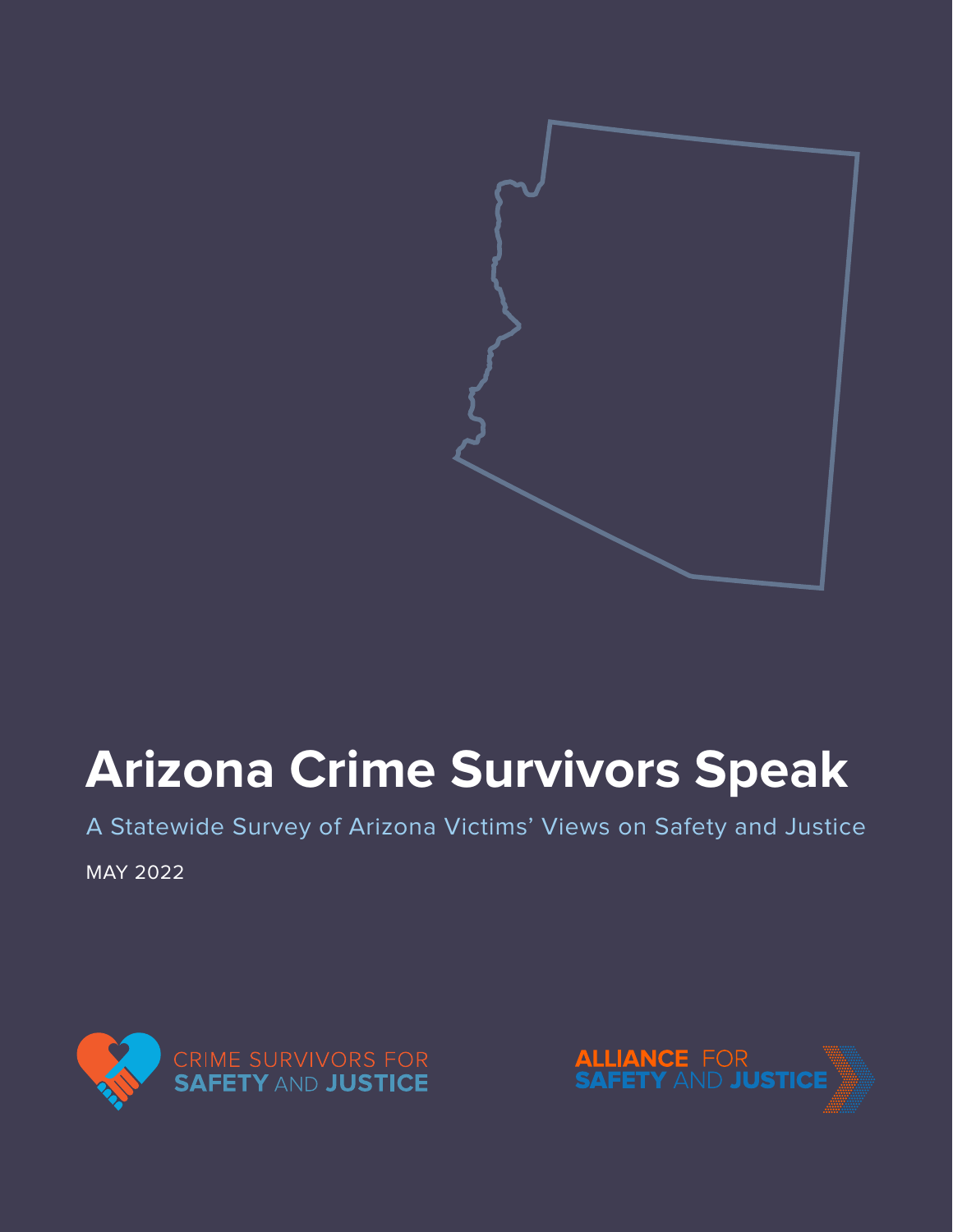**[Page 3](#page-2-0) [Overview and Background](#page-2-0)**

**[Page 4](#page-3-0) [Executive Summary](#page-3-0)**

**[Page 6](#page-5-0) [Victims' Experiences and the Impact on Crime](#page-5-0)**

**[Page 14](#page-13-0) [Victims' Views on Safety and Justice Policy](#page-13-0)**

# **[Page 22](#page-21-0)**

**[Conclusion and recommendations: Victims want](#page-21-0)  [priorities to shift from prisons to treatment,](#page-21-0)  [rehabilitation, and healing.](#page-21-0)**

1) [Streamline victims' services and remove obstacles to healing.](#page-21-0)

- 2) [Collect and analyze more data on crime victims to inform policy.](#page-21-0)
- 3) [Increase community outreach about victims' services.](#page-21-0)
- 4) [Advance public policy that more closely aligns with victims' priorities.](#page-21-0)

# **[Page 23](#page-22-0) [Methodology](#page-22-0)**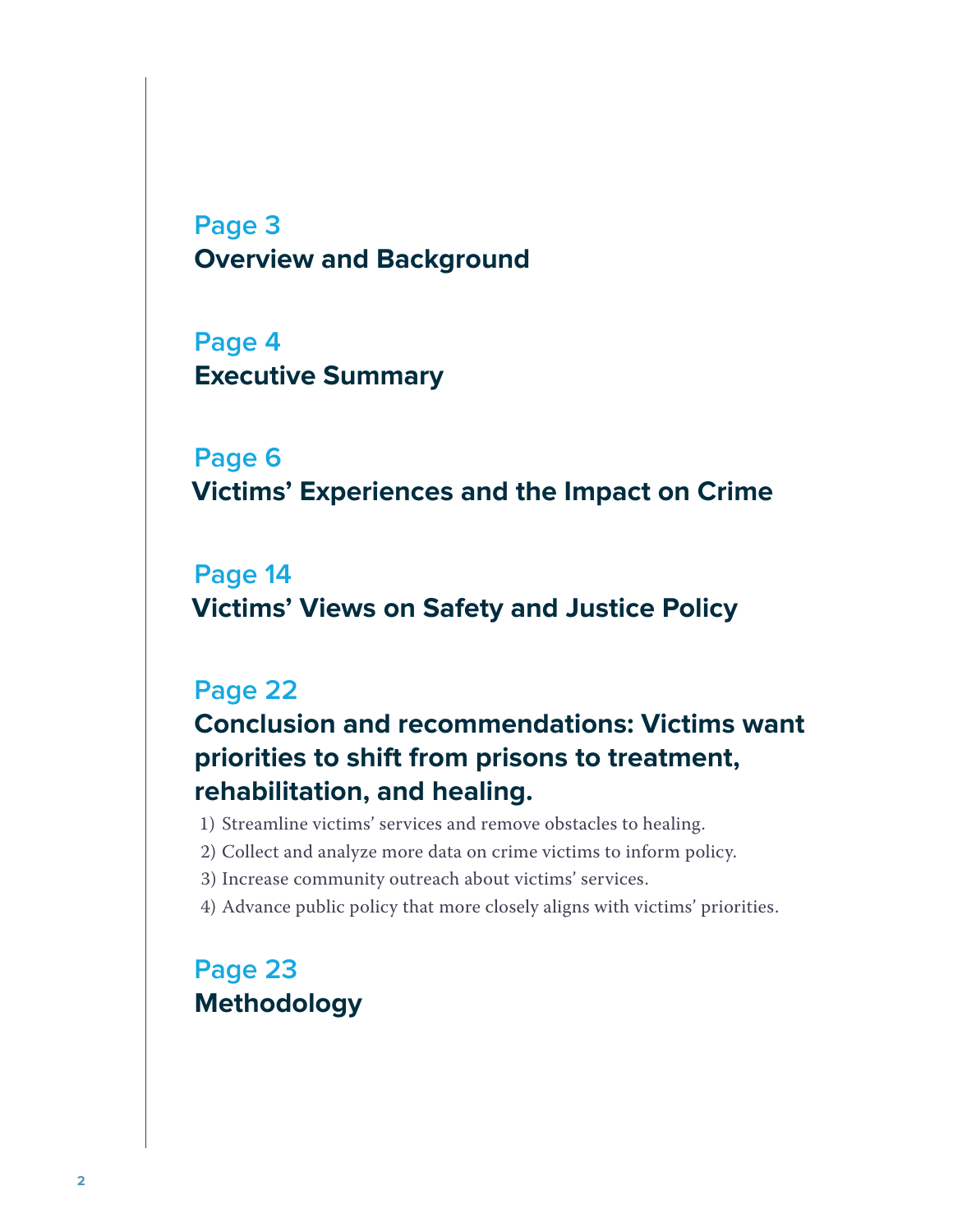# <span id="page-2-0"></span>**Overview and Background**

Arizona's criminal justice system exists to fulfill two core functions: promote public safety and serve victims of crime. Yet the experiences and perspectives of crime survivors themselves are rarely, if ever, taken into account in safety and justice policy discussions to the depth and scale that truly reflect victims as a constituency representing hundreds of thousands of Arizonans.

To help bridge this gap, Crime Survivors for Safety and Justice commissioned the first of its kind statewide survey of representative groups of victims, *Arizona Crime Survivors Speak: A Statewide Survey of Arizona Victims' Views on Safety and Justice*. It is the first-ever statewide study to survey crime victims on their experiences with the criminal justice system and their views on public safety policy.

The survey revealed that the majority of Arizona's crime victims are unable to access much-needed aid and services that could support recovery and healing. The research also found that most crime survivors strongly favor investment in crime prevention and mental health treatment, and the prioritizing of rehabilitation over incarceration to keep themselves and their communities safe.

*Arizona Crime Survivors Speak* shines a spotlight on the myriad ways crime survivors are impacted by crime; reveals what victims say they need from the criminal justice system; and shows how state policy can better align with survivors' stated safety priorities. The results provide critical and perhaps surprising insights into victims' experiences and their views on policy solutions that can protect all Arizonans.

# **ABOUT CRIME SURVIVORS FOR SAFETY AND JUSTICE AND THE ALLIANCE FOR SAFETY AND JUSTICE**





Alliance for Safety and Justice (ASJ) is a multi-state organization that aims to win new safety priorities in states across the country. It brings together diverse local crime survivors to advance policies that help communities most harmed by crime and violence, as part of its Crime Survivors for Safety and Justice network that has thousands of members in Arizona.

Crime Survivors for Safety and Justice (CSSJ) is a national network of crime survivors, including more than 1,350 members across Arizona, joining together to create healing communities and shape public safety policy. With 90,000 members and growing, including four chapters and leaders across Arizona, Crime Survivors for Safety and Justice is building a movement to promote public safety policies that help the people and communities most harmed by violence. CSSJ is a flagship project of the Alliance for Safety and Justice.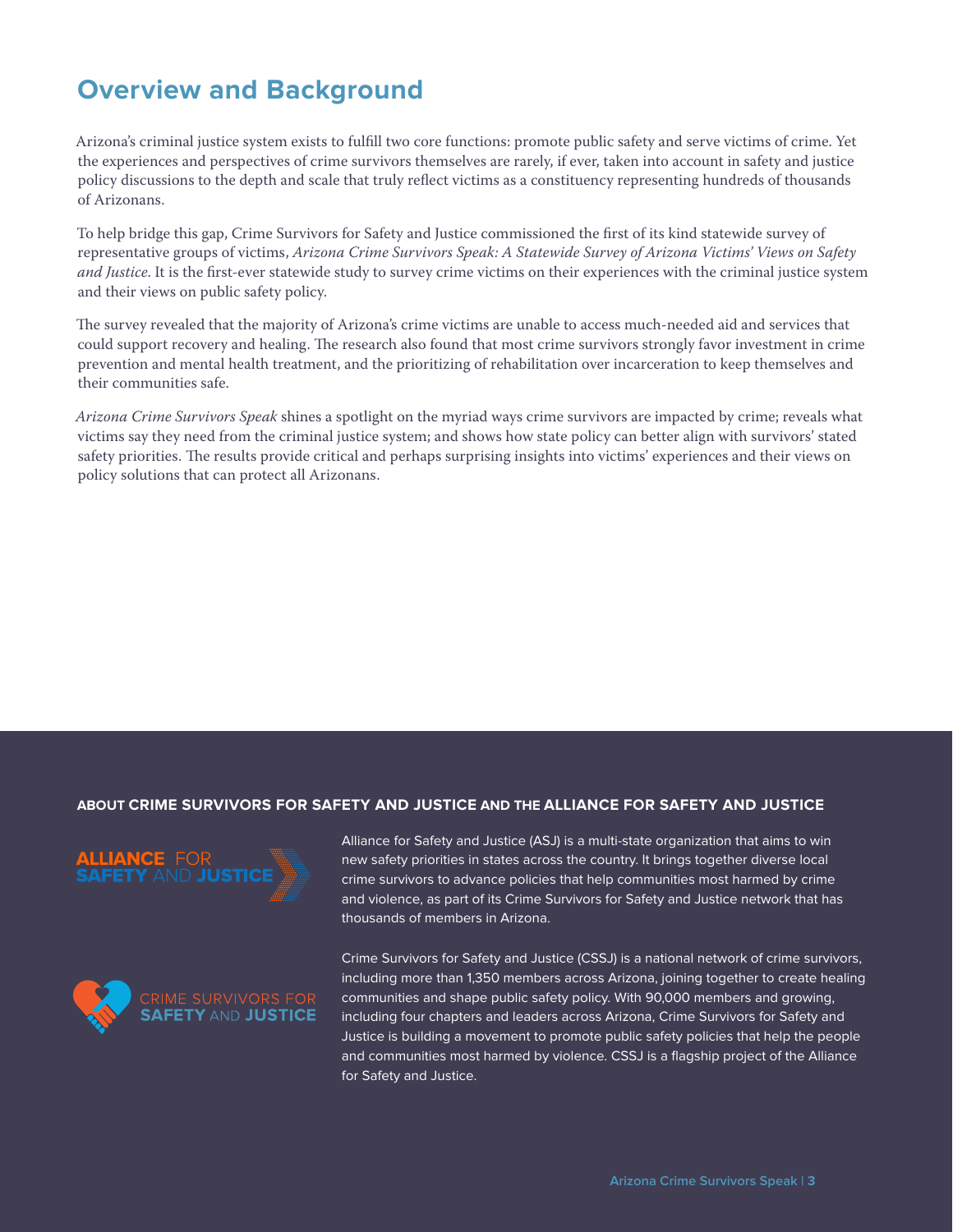# <span id="page-3-0"></span>**Executive Summary**

*Arizona Crime Survivors Speak* found that about four out of every ten Arizonans were victims of a crime in the last ten years. Twenty-seven percent of Arizonans had a family member who was a victim of crime within the last ten years.

- Many of these victims reported suffering from physical and mental trauma and experiencing financial hardship as a result of their victimization. *More than seven out of ten crime victims reported having experienced anxiety or stress that interfered with their well-being.*
- The majority of crime victims said they wanted, but did not receive financial assistance, counseling, medical assistance, or another type of service aimed at helping people recover and stabilize. *Only one in ten victims or less received financial assistance to help with stolen or damaged property, and with covering lost income from missed work. Only 5% of victims received financial help to move to safer housing.*
- One out of four victims said they had to take time away from work or school to recover from the incident. Of the victims that took time off work as a result of crime, *a third lost a job because of it.*
- Four out of ten victims wanted to relocate to new housing as a result of the crime they experienced, *but 40% of them were not able to successfully relocate.*
- When they did get help, most crime victims reported receiving it from family and friends and hospital or healthcare providers, not the prosecutors' office. *Of the crime victims surveyed, more said the criminal justice system was not helpful in providing information about services than said it was helpful.*

**Arizonans were victims of a crime in the last ten years.** 

More than **and the sum out of 3 Victims were repeatedly victimized.** 

**10 10 a 10 victims or less received financial assistance to help with stolen or <b>10 damaged property, and with covering lost income from missed work.** 

*Arizona Crime Survivors Speak* showed that victims want more services and want the barriers to them removed.

- Nearly nine in ten victims support the expansion of Trauma Recovery Centers for crime victims.
- Eight in ten victims support increasing funding for victim compensation so that the program can meet current needs and more crime victims can be eligible.
- More than six in ten victims support removing victims' compensation requirements that the crime be reported within three days and a claim made within two years.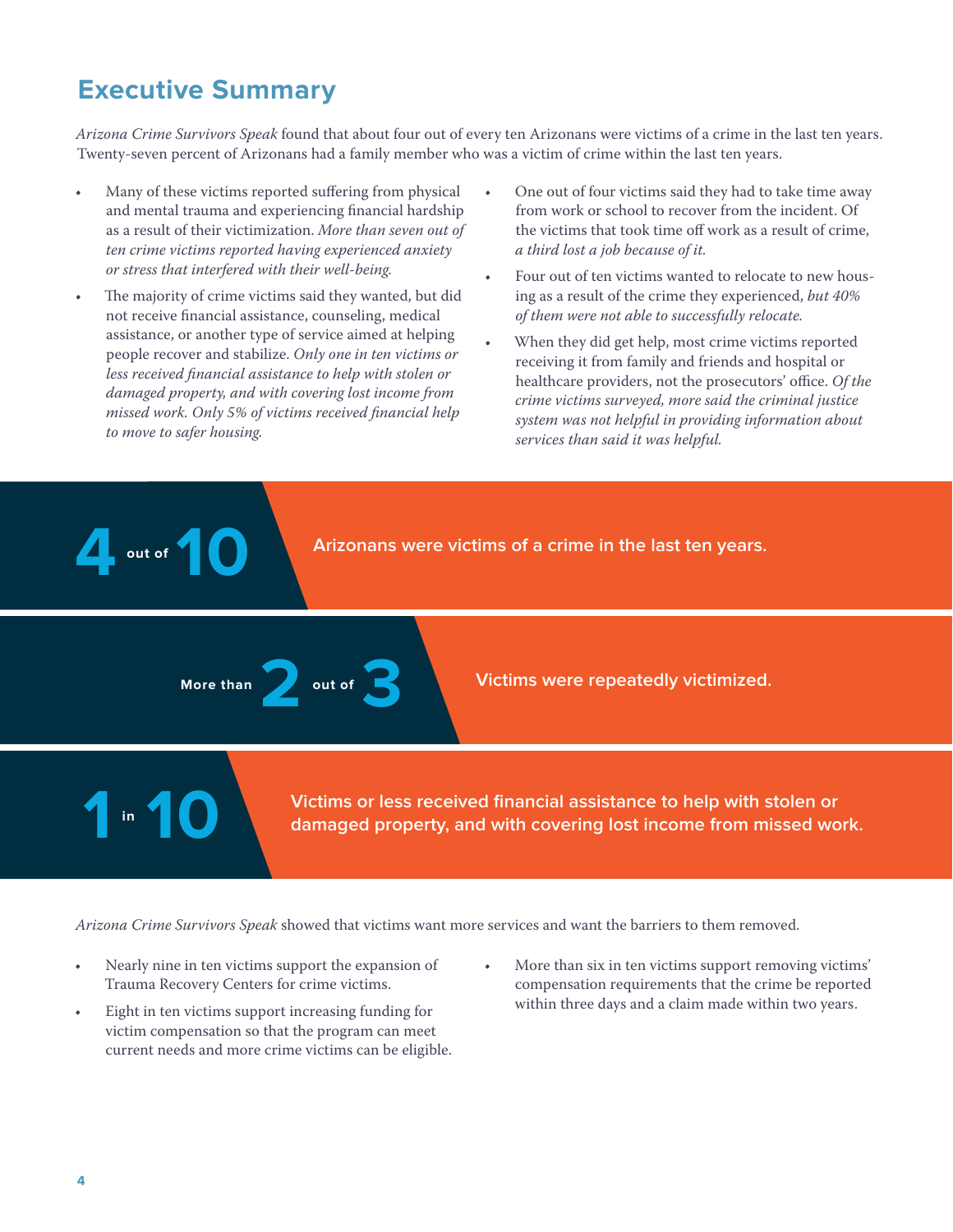**8** in 10

**Victims support the expansion of Trauma Recovery <b>10 10 Centers for crime victims.** 

**Victims support increasing funding for victim compensation so that the program can meet current needs and more crime victims 8 10 can be eligible.**

Contrary to what many would expect to be the position of victims of crime, the survey found that strong majorities of Arizona crime survivors reject increased spending on corrections and longer sentences in favor of public safety solutions rooted in rehabilitation and prevention:

- By a six-to-one margin, crime victims say that investing in strong, healthy communities is the best way to reduce crime, compared with increasing funding for prisons and jails.
- Six out of ten crime victims said they believe investing in rehabilitation, mental services, and drug treatment is a better way to prevent future crime than punishment through incarceration.
- Eight out of ten crime victims surveyed supported replacing lengthy mandatory sentences by authorizing judges to consider individual circumstances in determining sentencing and best practices.
- By a three-to-one margin, crime victims said they prefer shorter prison sentences and spending more on crime prevention and rehabilitation programs over prison sentences that keep people in prison for as long as possible.

Over **out of** 

**8 authorizing judges to consider individual circumstances by authorizing judges to consider individual circumstances in sentencing.** 

**More than 10 10 10 10 10 drug treatment are a better ways to prevent future crime.** 

**Victims say investing in strong, healthy communities is** out of **10 the best way to reduce crime.** 

These findings can help lawmakers develop justice policies that better align with victims' priorities, which call for greater investment into victims' support services and a more balanced approach to public safety grounded in prevention, rehabilitation, and treatment over incarceration.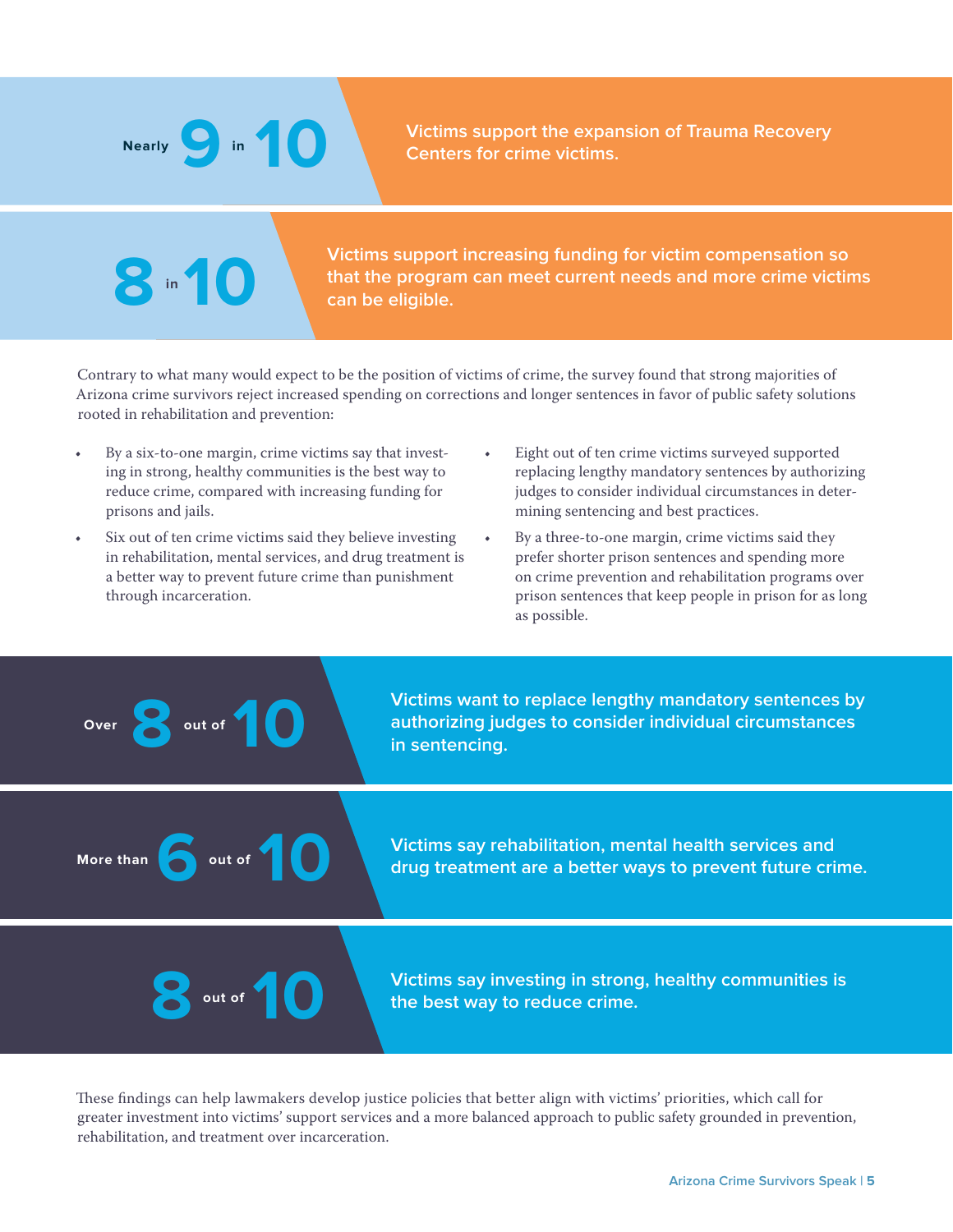# <span id="page-5-0"></span>**Victims' Experiences and the Impact on Crime**

*Arizona Crime Survivors Speak* found that about one out of four state residents reported having been victimized in the past ten years. Crime affects Arizonans from all walks of life: Not one demographic group was spared across gender, ethnic, or income-level lines.

Among all Arizonans surveyed, more than a quarter (27%) reported having a family member who was a victim of a crime.

The Arizona survey showed that the challenges residents face with safety are far greater than are reported in crime statistics, through crimes reported to the police: One-third (33%) of Arizona crime victims said the crime was never reported to the police, either by themselves or by someone else, versus 26% who said the crimes they experienced were always reported to law enforcement.

# One in ten Arizonans lost a loved one to violence. One in five was injured or threatened with physical force.

Arizona residents were victimized in a range of different ways. When given a list of types of crime and asked if they had personally experienced any of them during the last ten years:

- One in ten (10%) experienced losing a loved one to violence.
- More than one in ten (13%) reported someone trying repeatedly to contact them, sharing information about them publicly, or following them in a way that made them afraid for their safety.
- More than one in ten (14%) experienced someone taking or trying to take something from them, using force or threat of force.
- One in five (17%) reported someone injuring or threatening to injure them with a weapon or physical force.
- Nearly a quarter (23%) reported that someone broke into or tried to break into their home or car.
- More than a third (36%) reported someone using or trying to use their personal information, credit card, or other accounts without their permission.
- More than a third (37%) reported someone stealing or trying to steal something that belonged to them.

Six percent of Arizona residents personally experienced someone trying to kill them or shooting at them with a gun in the past ten years, and 3% of Arizona residents personally experienced someone forcing them to perform labor or sex work.

# **More than two out of three victims were repeatedly victimized.**

*Arizona Crime Survivors Speak* found that repeat victimization is common among people who have experienced crime.

Close to six out of ten (58%) crime victims surveyed reported being victimized more than once in the past ten years. Nearly one out of three crime victims (29%) have been victimized *four or more times* in the past ten years.

More than **2** out of **3 Victims were repeatedly victimized.**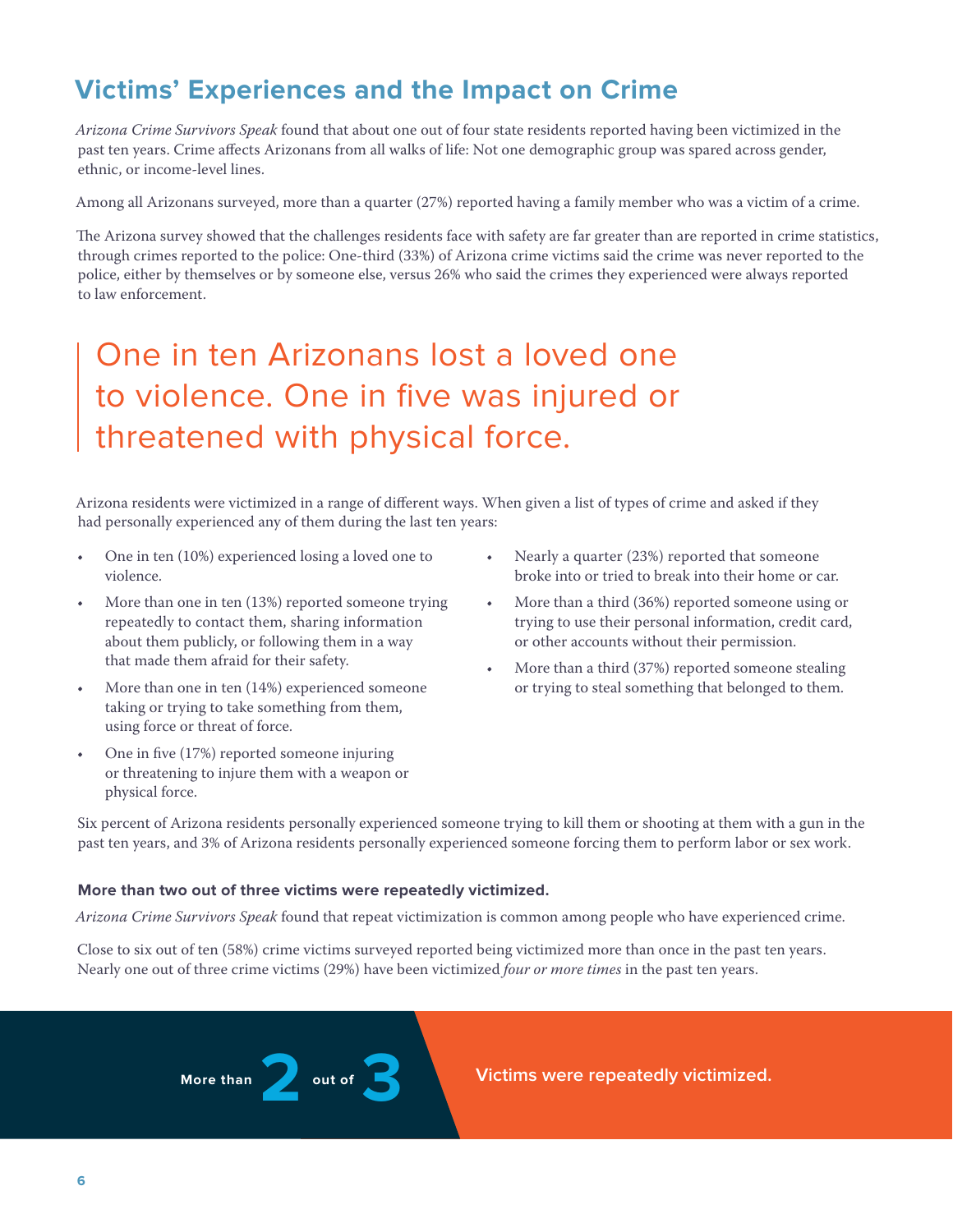# **Victims who are young, low-income, or people of color are more likely to be revictimized.**

No single demographic group is immune from crime, but national studies have repeatedly shown that violence and crime have an unequal impact. Communities most harmed by concentrated cycles of crime are also often the least supported by the criminal justice system. The National Crime Victimization Survey conducted by the U.S. Department of Justice's Bureau of Justice Statistics has found that people of color, people who are young, and people who are low-income are disproportionately victimized.1 Other federal data have shown that people who are disabled are twice as likely to be victims of crime as people who are not disabled.2 One in eight (13%) transgender adults reported being physically attacked in the previous year.<sup>3</sup>

These trends in national studies and surveys hold true among Arizona crime victims and extend more broadly to other groups that are more likely to be revictimized.

Following being given the list of crimes and asked if they had personally experienced any of them in the past ten years, Arizona victims were asked *how many times* they had experienced those crimes over the decade. Among all Arizonans surveyed, 29% had been victimized four or more times in the past ten years. People earning less than \$50,000 a year (32%), people of color (35%), and people aged 35–44 (40%) were more likely to be victimized four or more times. Arizonans who are gay, lesbian, bisexual, something other than straight, or transgender and non-binary (42%) or who described themselves as poor (50%) were much more likely to be victimized four or more times.

*More than half of violent crime victims (44%) were revictimized.* 

# **"HOW MANY TIMES HAVE YOU HAD AN EXPERIENCE WITH A CRIME LIKE THIS IN LAST TEN YEARS? FOUR OR MORE TIMES?"**



1 Morgan, R. E., & Oudekerk, B. A. (2019). Criminal victimization, 2018. Retrieved from: U.S. Justice Department, Office of Justice Programs, Bureau of Justice Statistics: <https://www.bjs.gov/content/pub/pdf/cv18.pdf>

2 Data on disparities by disability are from Bureau of Justice Statistics (2016). Crimes against persons with disabilities, 2009–2014, Statistical Tables. Washington, DC: Department of Justice, BJS. Retrieved from: [https://www.bjs.gov/content/pub/pdf/capd0914st\\_sum.pdf](https://www.bjs.gov/content/pub/pdf/capd0914st_sum.pdf) 

3 National Center for Transgender Equality (2017). The report of the 2015 U.S. Transgender Survey. Retrieved from: [https://transequality.org/sites/default/files/](https://transequality.org/sites/default/files/docs/usts/USTS-Full-Report-Dec17.pdf) [docs/usts/USTS-Full-Report-Dec17.pdf](https://transequality.org/sites/default/files/docs/usts/USTS-Full-Report-Dec17.pdf)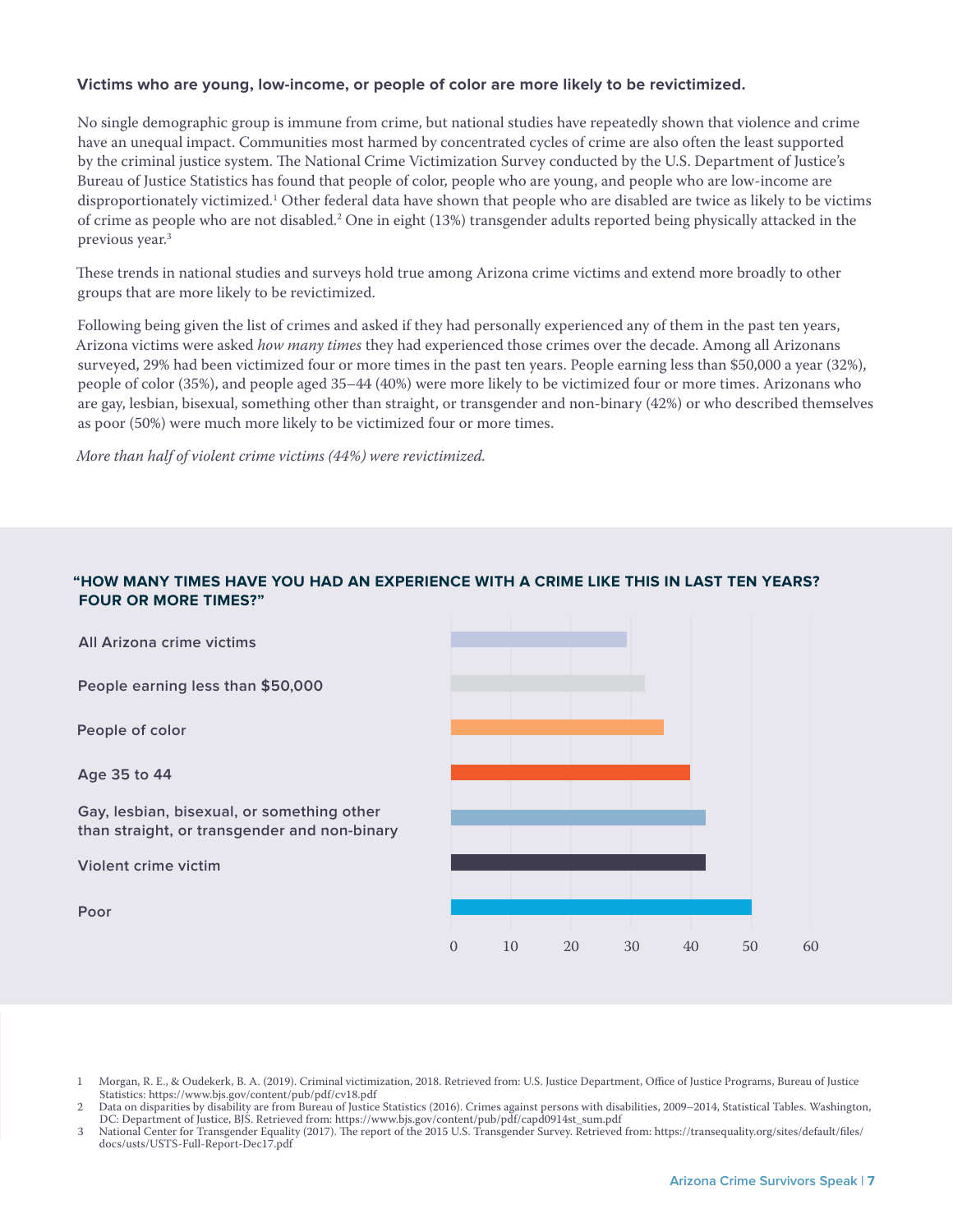

**KATRINA | phoenix I had to pay upfront for the trauma recovery treatment I needed to heal.**

**I suffered the tragedy of losing my husband. I came to learn how unhelpful the system is for people experiencing grief, trauma, and loss and how this pain can affect someone. I learned that the system is not providing what victims really need to recover, and I am now working with other victims to change that.**

**After the crime, they put me in a victims' services van for six hours while I waited for the detective to interview me. The victims' services people were just chatting about what a cute neighborhood I lived in. My husband had just been murdered; it was insensitive. Victims' services were also incredibly robotic and transactional. A little care and compassion would have gone a long way—even just wrapping me in a blanket and holding me.**

**I had been working at the U.S. District Court. Because of the crime and the trauma it caused, I found my work was too triggering, so I ended up quitting.**

**Victims' compensation paid for the cremation, the urn, and a video to be played at his funeral. But I had to pay upfront for the high-intensity trauma recovery treatment I needed to heal. I saw a therapist who engaged me in Eye Movement Desensitization and Reprocessing therapy. It was \$200 an hour, and I saw her four times a month. While victims' services did pay for all of it, you have to pay upfront, and then they reimburse you. There's a lot of** 

**paperwork to be filled in, and not everyone can afford to outlay that money upfront. More victims could be served more effectively if they could receive funds upfront to spend on trauma-informed therapy, gas for the transportation to get to therapy, and additional medical expenses.**

**We do not spend enough to keep people out of prison once they're released. We later learned that the person who killed my husband had mental health issues, and he was homeless. There needs to be a huge overhaul of the way people experiencing mental illness receive services and are processed through the system. A better way to prevent crime than by punishment through incarceration would be through rehabilitation and the provision of mental health and drug treatment. While the individual is in treatment, there should be safeguards to make sure that person is checking in with a psychiatrist after they are released from prison.**

**Victims in Arizona are slowly starting to insert themselves into the policy process. Until last year, we didn't even have a psychiatrist or a victims' advocate on the Arizona Criminal Justice Commission. It was just judges and police officers or sheriffs on the commission. Now there's one advocate and one psychiatrist. Victims need more opportunities to drive policy change in Arizona.**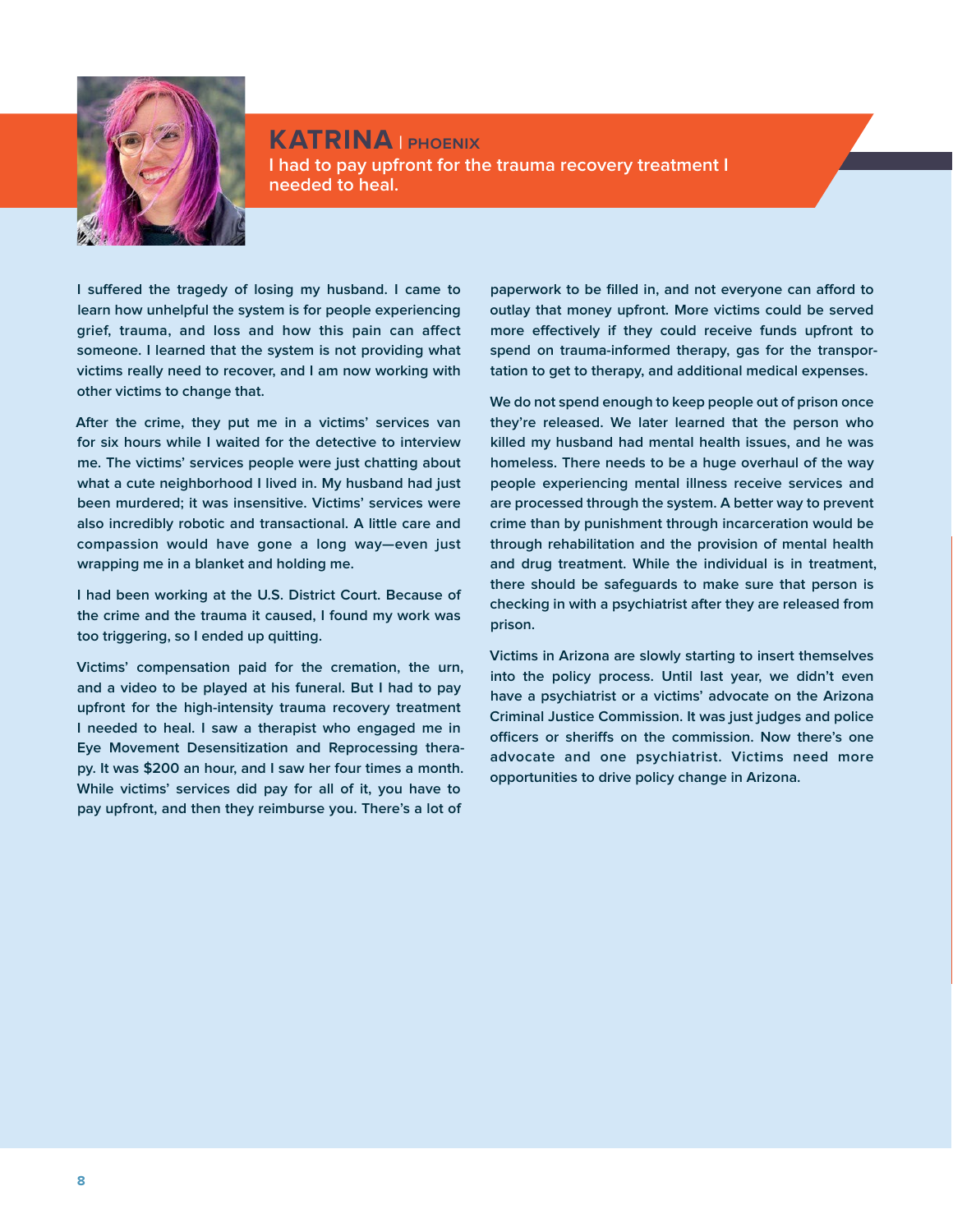# Crime exacts an immense toll on all victims' lives.

Victims of violent crime face many barriers to healing along their journey to recovery. Experiencing interpersonal violence, such as a physical or sexual assault, or a gunshot wound or stabbing, can cause devastating, lifelong psychological and/or physical consequences, especially if the survivor does not receive timely and effective support services. Unaddressed trauma can lead to chronic emotional distress, relationship problems, and self-medicating through increased alcohol or drug use, all of which can lead to challenges with maintaining employment and/or housing. Lives frequently begin to unravel. Untreated trauma has costly consequences for the survivor, their family, and the community.4

Being victimized in a crime can be traumatic. If left unattended, these traumatic effects can be devastating and long-lasting. Research shows that unaddressed trauma increases the risk of mental health issues, substance abuse, and other challenges that can ultimately lead to unemployment and/or housing and income insecurity.<sup>5</sup>

Seventy-eight percent of victims said their life had been affected by experiencing crime. Seven out of ten reported experiencing stress (78%) and anxiety (73%). Nearly two-thirds experienced fear (61%). Fifty-three% of victims said they had trouble sleeping, more than a third (36%) reported having trouble with work or school and a third (33%) reported having physical or medical issues related to the crime. Among violent crime victims, half (53%) reported having trouble with work or school as well as physical and medical issues related to the crime. A third or more victims reported having trouble with work or school or physical and medical issues.

"Crimes can cause many feelings. Next, I will read a list of feelings. For each, please tell me if it's something that you ever felt as a result of a crime."



5 See note 4.

<sup>4</sup> National Association of Trauma Recovery Centers (2020). Trauma Recovery Centers: Addressing the needs of underserved crime survivors. Retrieved from: [https://allianceforsafetyandjustice.org/wp-content/uploads/2020/10/TRAUMA-RECOVERY-CENTERSAddressing-the-Needs-of-Underserved-Crime-Sur](https://allianceforsafetyandjustice.org/wp-content/uploads/2020/10/TRAUMA-RECOVERY-CENTERSAddressing-the-Needs-of-Underserved-Crime-Survivors.pdf)[vivors.pdf](https://allianceforsafetyandjustice.org/wp-content/uploads/2020/10/TRAUMA-RECOVERY-CENTERSAddressing-the-Needs-of-Underserved-Crime-Survivors.pdf); Miller, T. R., Cohen, M. A., & Wiersema, B. (1996). Victim costs and consequences: A new look. U.S. Department of Justice, National Institute of Justice. Retrieved from:<http://www.ncjrs.gov/pdffiles/victcost.pdf>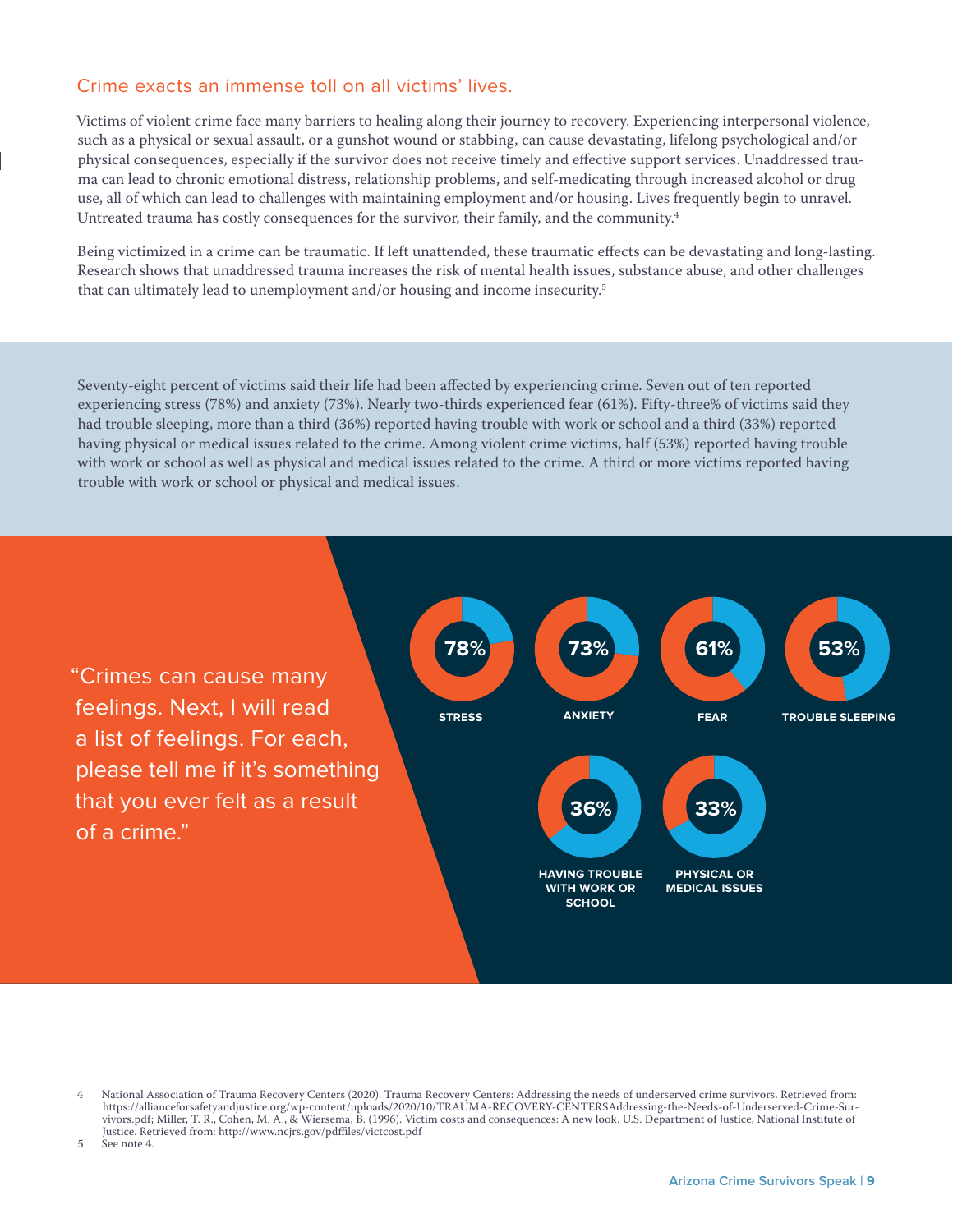### **A third of victims who took time off work because of a crime experienced job loss.**

One out of four crime victims said they had to take time away from work or school as a result of the crime they experienced (21% for work, 4% for school). Nearly a third of violent crime victims (30%) said they had to take time away from work as a result of the crime experienced.

*A third of victims (33%) reported having lost a job because they needed time away as a result of a crime they experienced. Among violent crime victims, 40% reported losing a job because they needed time away from work.*



### **Half of victims reported some level of difficulty relocating.**

Forty-three percent of victims reported wanting to relocate to new housing as a result of the crime they experienced. Of those victims, four out of ten (42%) said they were not able to do so successfully in that situation. Underlining that some victims wanted to relocate because of multiple incidents, an additional 13% said they were not able to reallocate in all cases—*meaning more than half of crime victims had some level of difficulty relocating.* 

The percentage of victims reporting that they were not able to reallocate in that particular situation or other cases is even higher among victims of violent crime (57%), among victims who did not report the crime (60%), and among robbery victims (61%).

"Have you ever wanted to relocate to new housing as a result of the crime you experienced? If you wanted to relocate, were you able to successfully relocate in that situation?"

■ **NO OR NOT IN ALL CASES** **55%**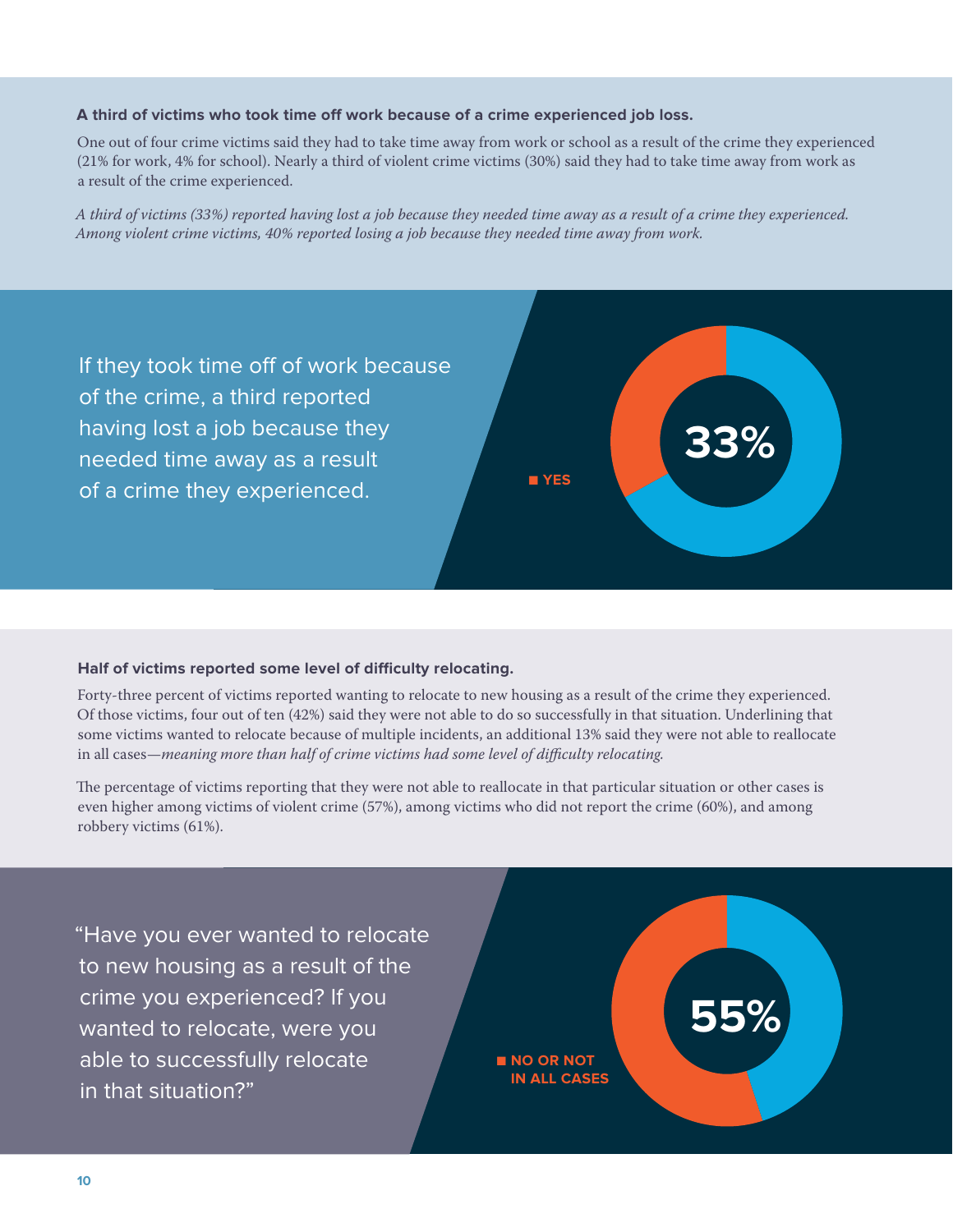# **Only 12% of victims said the criminal justice system was "very helpful" relative to their healing.**

It is the role of the justice system to protect crime victims and facilitate their medical, emotional, and financial recovery. Government-funded resources exist, for example, to compensate victims and their loved ones for medical and burial/funeral costs as well as costs related to medical bills, lost wages, and relocation costs when a victim's home no longer feels safe.

Yet many Arizona victims report that the criminal justice system provided little support in their time of need. When victims were asked "How helpful was the criminal justice system in providing information about recovering from crime or referrals for support services?," only 12% said "very helpful." Twice as many victims (27%) said the criminal justice system was "very unhelpful" in providing information about recovering from crime or referrals for support services.

# Most crime victims do not receive the support they need to heal.

When asked about different types of support that people who have experienced crime may have received, the majority of victims surveyed said they would have wanted this help, but reported not receiving it.

Only about one in ten victims or *less* received:

- Financial assistance to help with stolen or damaged property;
- Financial assistance to help cover lost income from missed work;
- Financial help to move to safer housing or houing away from incidents of violence. Only 5% of victims received this type of support;
- Emergency or temporary housing. Only 6% of victims received this type of support.

Only 11% received financial assistance to help with medical costs.

Only 14% of victims received help understanding the criminal courts and criminal legal system, and 13% received help with the legal issues they were personally facing.

Sixteen percent of victims received medical assistance or physical therapy, and 21% received counseling or other mental health support.

By contrast, about half of victims *or more* said they did not receive, but would have wanted to use, these types of services. Out of the nine categories of support, in seven, half of the victims or more said they did not receive, but would have wanted the treatment, program, support or service. Forty-five percent of victims did not receive but would have wanted to receive medical assistance, physical therapy, counseling, or other mental health support—the only two categories where less than half of victims said they would have wanted to use, but never received this type of help after the crime.



**1 10 damaged property, and with covering lost income from missed work.**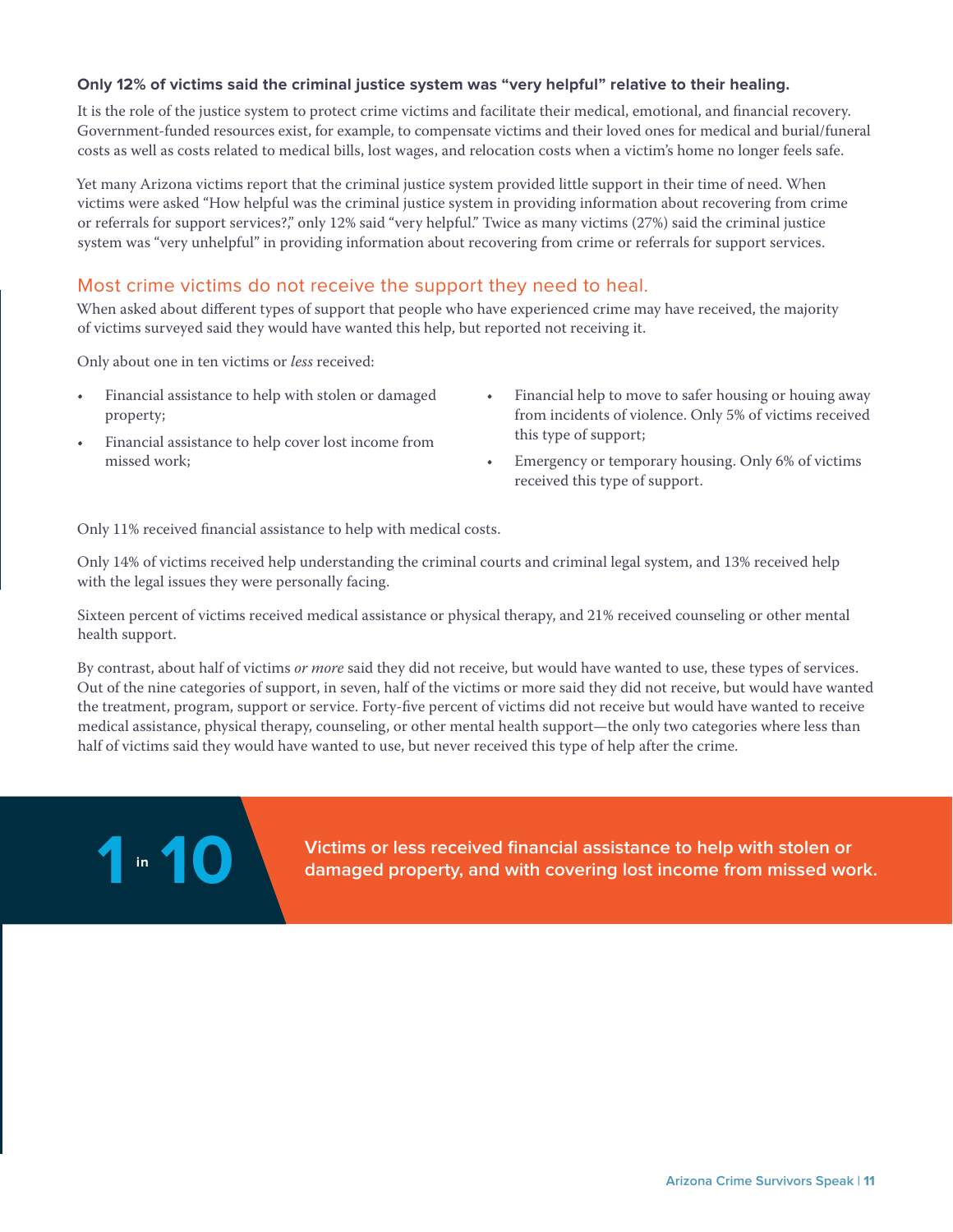# **When victims receive help or support, most get it from family and friends, and the healthcare system not the criminal justice system.**

Nine out of ten crime victims who reported receiving support that aided them in their recovery after the crime said the support was helpful.

When asked to identify who they received help from in the aftermath of their victimization, more than half said: "family and friends" (55%). Another 28% reported receiving help from a hospital or healthcare provider. Only about one in five (23%) said they received help from the police and one in ten (10%) reported getting support from the prosecutor's office.

These findings are especially sobering given that, of the crime victims who received help of some kind, *an overwhelming 93% said it was helpful.* 

# **THE MAJORITY OF VICTIMS DID NOT RECEIVE THE SUPPORT THEY WANTED IN ORDER TO HEAL.**

| "Next I will read a list of types of support that people who have expe-<br>rienced crime may receive. For each, please tell me if it is something<br>you received. And if you did not receive it, please tell me, if this were<br>available to you, would you have wanted to use it?" | <b>Have received</b> | <b>Have never</b><br>received, but<br>would have<br>wanted to use. |
|---------------------------------------------------------------------------------------------------------------------------------------------------------------------------------------------------------------------------------------------------------------------------------------|----------------------|--------------------------------------------------------------------|
| Financial assistance to help with stolen or damaged property?                                                                                                                                                                                                                         | 8%                   | 60%                                                                |
| Financial assistance to help with medical costs?                                                                                                                                                                                                                                      | 11%                  | 53%                                                                |
| Financial assistance to help move to safer housing or move<br>to housing away from incidents of violence?                                                                                                                                                                             | 5%                   | 58%                                                                |
| Financial assistance to help cover lost income from missed work?                                                                                                                                                                                                                      | 6%                   | 57%                                                                |
| Medical assistance, or physical therapy?                                                                                                                                                                                                                                              | 16%                  | 45%                                                                |
| Counseling or other mental health support?                                                                                                                                                                                                                                            | 21%                  | 45%                                                                |
| Help understanding the criminal courts and criminal legal system?                                                                                                                                                                                                                     | 14%                  | 55%                                                                |
| Help dealing with the legal issues you were personally facing?                                                                                                                                                                                                                        | 13%                  | 55%                                                                |
| Emergency or temporary housing?                                                                                                                                                                                                                                                       | 6%                   | 50%                                                                |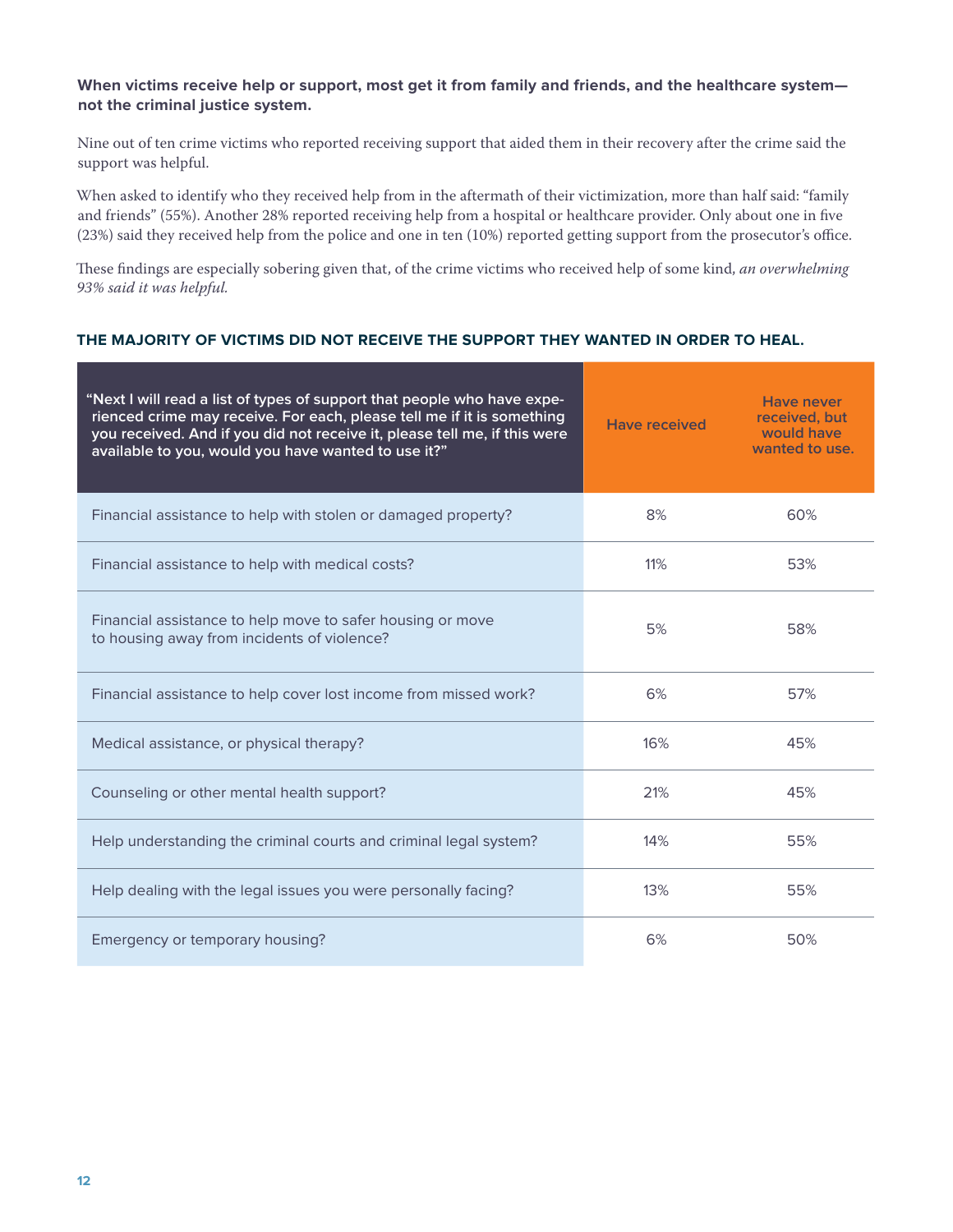

**CELINA | phoenix It took me four months to get into a domestic violence shelter.** 

**My family and I were victims of domestic violence by my ex-husband, a green beret, in November 2016. We suffered unthinkable recurring abuse that sometimes left me unconscious, deeply harmed my son, and severely traumatized all my children. My family is doing better today, but I'm transforming pain into a passion: I am working with other survivors to make sure what happened to us does not happen to anyone else.** 

**When the violence occurred, I reached out to the Air Force victims' advocate. After completing a lethality assessment–a series of questions victims are asked to assess their risk of serious injury–I was given 24 hours to get out of the house. I called my dad, he flew out, and he drove my children and me to safety.** 

**Domestic violence shelters statewide were at capacity, and, it took me four months to get into one. My children and I had to be in a shelter for nearly a year.** 

**Emergency orders of protection last only one business day and allow someone else to identify the city you are in. So, upon my arrival to Arizona, I had to risk my and my family's lives and safety to obtain an order of protection during the 72 hours window when we were in the greatest danger. These types of orders do not provide long-term protection.** 

**The new bill, Crime Survivors for Safety and Justice, supports extending orders of protection to two years. That would have been ideal for us. The year after our protection order expired, I went to renew it. They put only my name on the order for protection from my ex-husband, creating more safety risks and disruption for my family.** 

**It was challenging to find the resources we needed and to receive trauma recovery in a timely manner for healing. My ex-husband controlled our benefits. It was very difficult to find services outside his control. Everything was scattered, not centralized in a way that would help individuals even know what they are looking for. Arizona needs to allow people to be more informed about where to get help. Everything a survivor needs to recover should be in one place and accessible.**

**One of the things lost within trauma is trust. Focusing on trauma and the recovery process would help reform the criminal justice system. Preventative care and crime prevention are always better than treatment after the crime has occurred. If policymakers prioritized rehabilitation, we would all be safer. How do you expect someone to show a new form of conduct if we're not giving them rehabilitation services? The criminal justice system is not traumainformed, but I'm optimistic we can change the system.**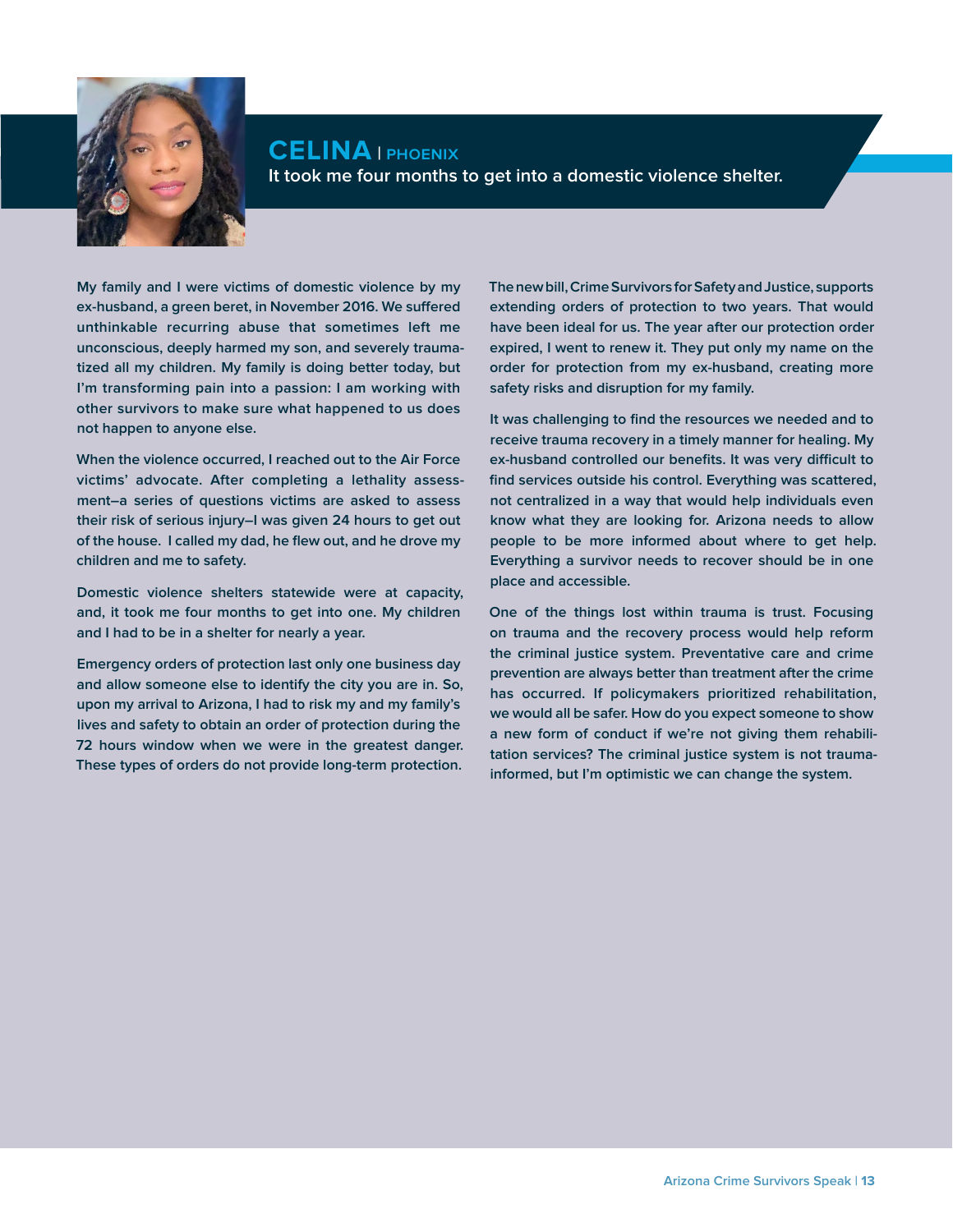# <span id="page-13-0"></span>**Victims' Views on Safety and Justice Policy**

In the debate over public safety, crime survivors are often assumed to be a constituency that wants tough sentencing mandates and lengthy prison sentences for people convicted of crimes. In fact, the opposite is true. *Arizona Crime Survivors Speak* found that the majority of the state's crime victims support rehabilitation over punishment. They also want to see lawmakers prioritize putting greater effort and investment into helping crime victims with their recovery and finding proactive ways to increase safety and prevent crimes.

# **Victims want more services and want the barriers to them removed.**

Currently, there are barriers in the law, policy, and practice of Arizona's criminal justice system that limit crime victims' access to support and programs.

# **Victims want access to Trauma Recovery Centers.**

Trauma Recovery Centers provide wraparound direct services for underserved crime survivors to help them connect to housing, medical care, treatment, legal aid, and other key services. [Trauma Recovery Centers have now been established](https://nationalallianceoftraumarecoverycenters.org/)  [in thirty-nine communities in seven states. A](https://nationalallianceoftraumarecoverycenters.org/)rizona is not one of those states, but *nearly nine in ten victims support the expansion of Trauma Recovery Centers for crime victims.*

# **Victims want to stabilize funding for the victims' compensation system.**

Arizona, like every state, administers a crime victim compensation program that provides financial assistance to victims of both federal and state crimes. A county-based Crime Victim Compensation Board determines whether a victim can receive an award based on state law and the application process in that community.

For the past few years, the Victim Compensation and Assistance Fund, which provides counties the funds to award victims compensation, has seen a decline in balances and revenue.6 The revenue for this fund is largely funded by criminal fees and court costs, an unstable funding source. The instability of this funding source also raises concerns about expanding access to victims' compensation for more victims of crime.

*Eight in ten (82%) victims support increasing funding for victim compensation so that the program can meet current needs and more crime victims can be eligible.* 

# **Victims want to reduce barriers that limit access to help and healing.**

Across the country, policymakers have started to recognize that unreasonable time limits around certain processes limit access to help. As an individual is navigating the traumatic experience of a crime, a time limit for filing an application or satisfying some other requirement in a matter of days can mean that the victim is ineligible to apply for or receive victim compensation. Recognizing that this is a problem, Illinois and California recently extended the timelines for accepting applications for victims' compensation benefits.7

*More than six in ten (63%) victims support removing the requirement for victims' compensation that a crime must be reported within three days and a claim made within two years.*

> **Victims support increasing funding for victim compensation so that the program can meet current needs and more crime victims 8 10 can be eligible.**

**8** in 10

<sup>6</sup> "Revenues for the Victim Compensation and Assistance Fund have always been primarily derived from "special revenue" that is part of the fines and fees associated with criminal offense charges and civil traffic violations. Since funding into the program has been declining, decisions on victim services have been based solely on anticipated revenues coming into the fund and not on the actual needs of the victims applying to the program. This is not how the state should approach assisting victims. Andrew T. LeFevre, Executive director, Arizona Criminal Justice Commission, Time for state to augment victims' fund," March 18th, 2022, *Arizona Capitol Times*. Retrieved from: <https://azcapitoltimes.com/news/2022/03/18/time-for-state-to-augment-victims-fund/>

<sup>7</sup> Alliance for Safety and Justice (2022). Guidelines for Lawmakers to Advance New Safety Solutions, Creating a Model Victims' Compensation Policy.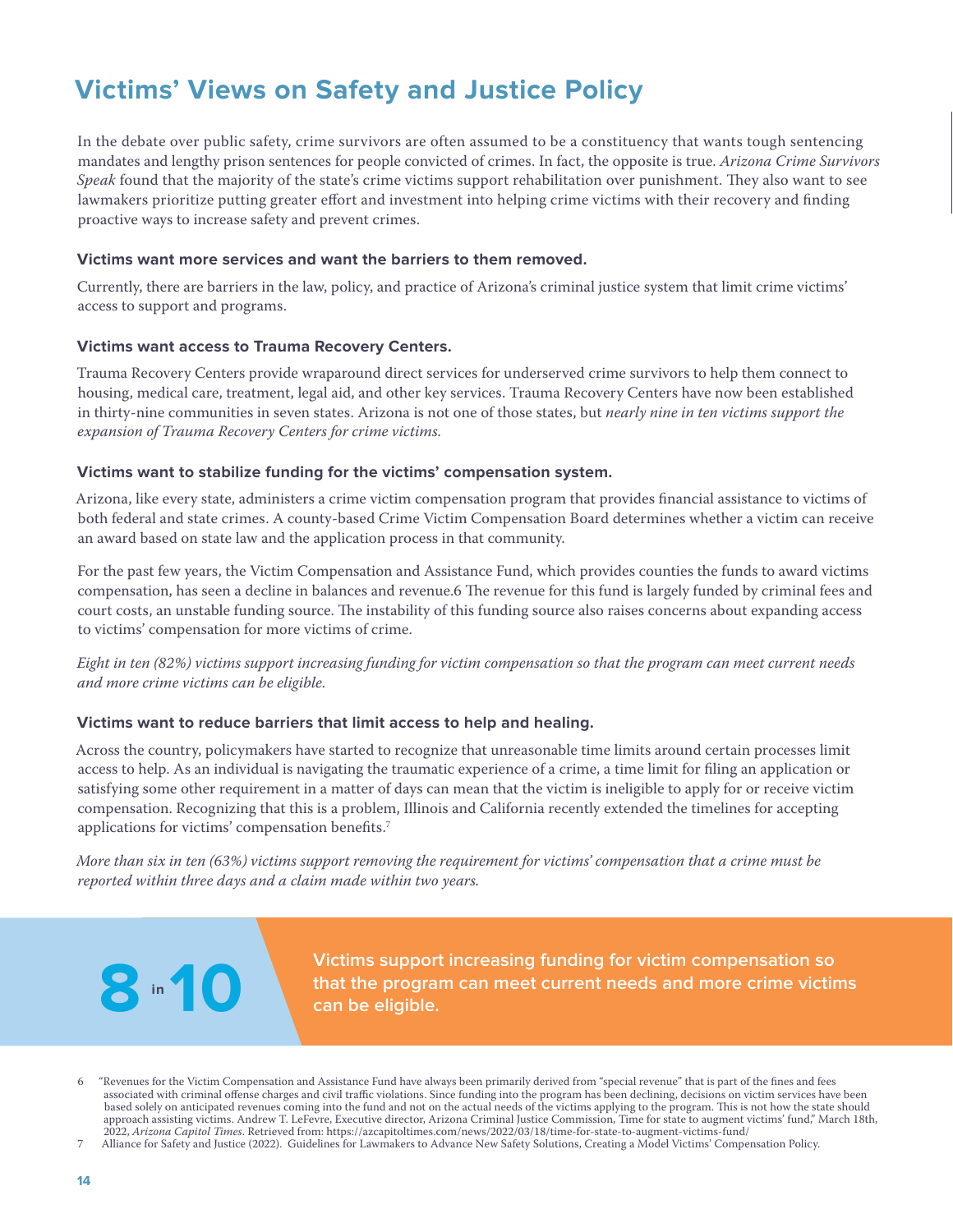

# **CAROL | tucson**

**If you look at the violence in our cities, it is all about stories of unaddressed trauma. We don't have to live like this.**

**I know the pain of violent loss more than I would ever want to know, and that pain motivates me to advocate for others. The day my daughter was killed changed my life forever.**

**The young man who committed the crime got life in prison. I think that is sad and tragic.**

**The young man who killed my daughter had a juvenile record file that is inches thick. He grew up in a home full of addiction and abuse. There was no help for him. When you live in that kind of pain, you act out violently either to yourself or to someone else. That's why I'm so passionate about getting services to young people and the right kind of support to families. If you look at the stories around mass killers, they're stories of trauma. If you look at the violence in our cities, it is all about stories of unaddressed trauma. We don't have to live like this.**

**After my daughter's murder, I was hard-pressed to find professionals who really were trauma-informed. I went to counseling, and it was not helpful. I went to a psychiatrist because I was very worried about my mental health. Because I had absolutely no experience in the criminal justice system, the crime victim compensation fund was wide open for me, but it was very limited in what it would fund under \$5,000 for the funeral. It would fund counseling, but there weren't trauma-informed counselors.** 

**I found support through a local organization called Homicide Survivor. They provided the helpful peer support I need-**

**ed. This is where I became involved in victim advocacy for survivors of homicide.**

**Trauma-informed programs are still too scarce in Arizona. If we want to make communities safer, we have to start helping children who are living with trauma all the time. The data on what Trauma Recovery Centers achieve is impressive. We need to extend these types of programs to schools because that's where our children are, and we can make a difference in their lives and our collective safety.** 

**We really need to strengthen the victims' compensation system for victims of violent crime. The problem with crime victim compensation is that funding goes through the Arizona Criminal Justice Commission. Most victims have had some form of interaction with law enforcement. That means you have to navigate a lot of hoops before you can get help. If you're poor and you get arrested, if you're behind paying court-ordered fines and fees, then you can't get crime victims' compensation. I know victims who've had to go back to work a week after their loved ones have been killed or victims who've been assaulted and can't take time off work because they have to eat, and there's no support. I find that unconscionable.**

**Crime victims need immediate, real financial help, without all the strings and the barriers that are there.**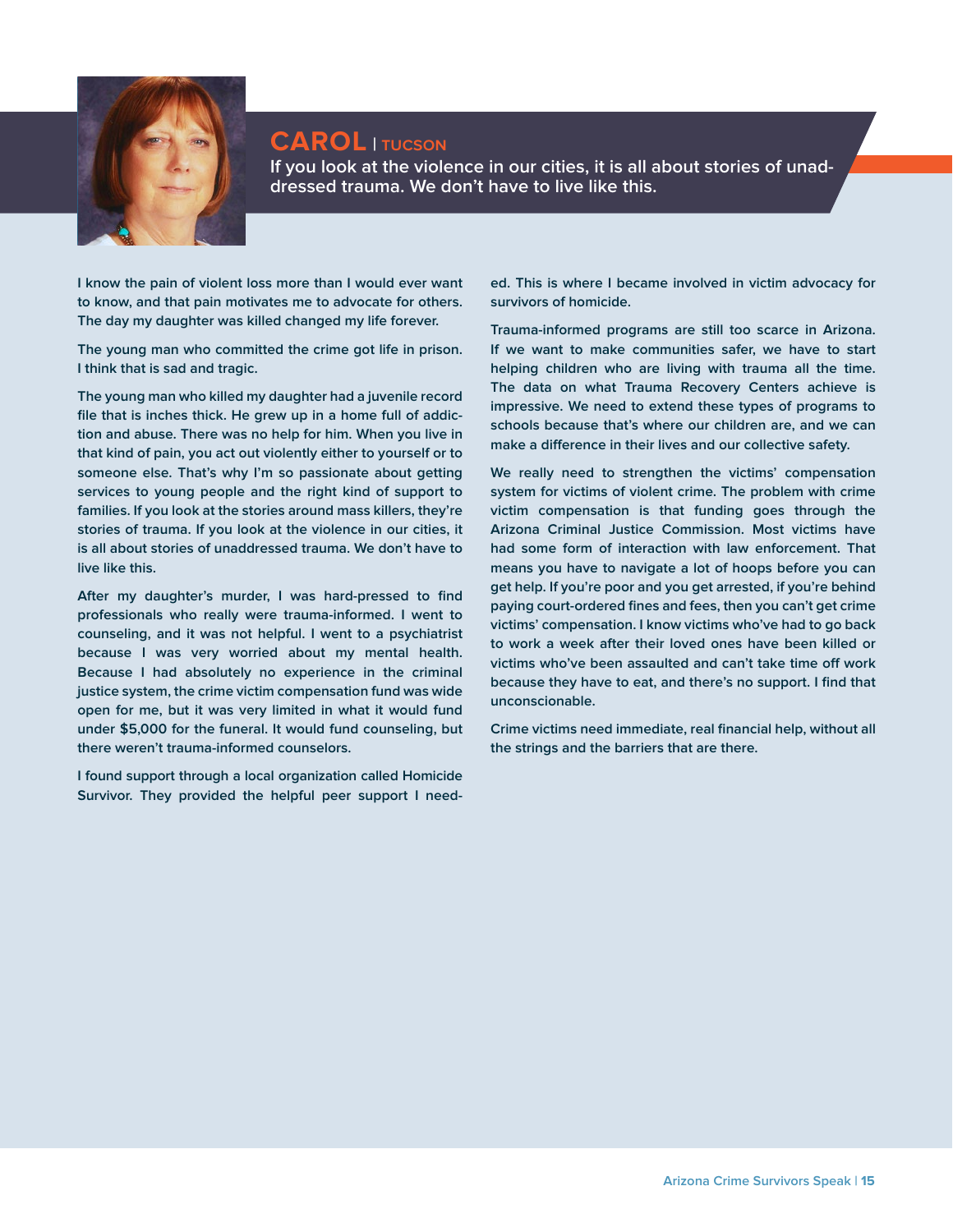### **Victims want to increase access to safe housing.**

Some legal protection already exists to help victims obtain safe housing when they are being victimized or are recovering from a crime. Victims of domestic violence and certain survivors of sexual assault have the right to break a lease in Arizona without repercussions, and current law requires landlords to change the locks on a unit if a victim of one of these crimes requests it. But these protections are limited by the requirement that the crime be reported to law enforcement—they apply only if the survivor can provide a police report or order of protection to the landlord as proof.<sup>8</sup>

*Eighty-five percent of crime victims support allowing victims of violent crime to end their lease early, so they can move, or have their locks changed.*

# "Next are some ideas to reform the criminal justice system. For each one, please tell me if you support or oppose the proposal."





**Allow victims of violent crime to end their lease early so they can move, or have their locks changed.**



**Increase funding for victim compensation to meet current needs and make more crime victims eligible.**



**Remove requirements on victims' compensation that that the crime be must be reported within three days and a claim made within two years.**

### 8 A.R.S. § 33-1318.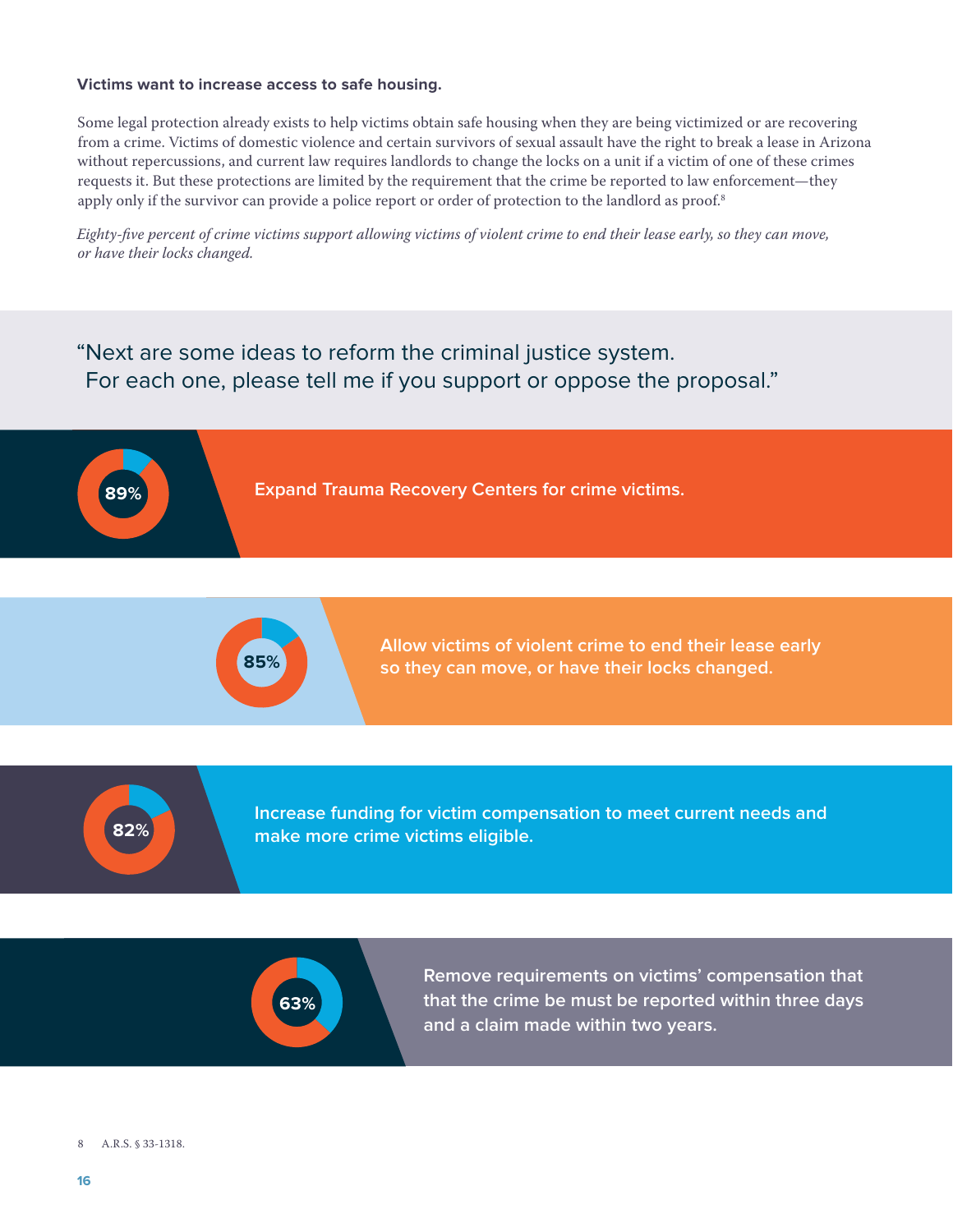# Victims prioritize rehabilitation and treatment over punishment.

*Arizona Crime Survivors Speak* also showed that victims want to see lawmakers put greater priority on finding proactive ways to increase safety and prevent crime. Victims want a more balanced approach to public safety and prefer investing more into rehabilitation.

# **Eight out of ten victims: Invest in strong, healthy communities over increased funding for prisons and jails.**

The majority of the crime survivors surveyed believe Arizona relies too heavily on incarceration. They want policymakers to invest in new safety priorities that better protect victims and help make them whole from the crimes committed against them.

Eight in ten crime victims (80%) believe that investing in strong, healthy communities is the best way to reduce crime, not increasing funding for jails and prisons. By comparison, only 13% of crime victims believe increasing funding for jails and prisons is the best way to reduce crime.

When asked if they believe the better way to prevent future crimes is to invest in rehabilitation, mental services, and drug treatment over punishment through incarceration, 62% agreed with this statement. By contrast, 27% prioritized punishment through incarceration.

### **Eight out of ten victims: Authorize judges to determine the length of the sentence.**

In Arizona, judges have limited discretion when determining a person's sentence, including weighing factors such as drug addiction or mental illness, and other reasons that may have led to the crime being committed in the first place. Lengthy punishments under mandatory sentencing have accounted for a significant increase in the prison population.

When asked if, instead of mandatory minimum sentences, judges should be authorized to determine the length of the sentence that is most appropriate based on individual circumstances and best practices, 82% crime victims agreed, compared to 13% who opposed—*representing a six-to-one margin in favor of judicial discretion*.

"Next are some ideas to reform the criminal justice system. For each one, please tell me if you support or oppose the proposal."

**Instead of mandatory minimums, authorize judges to determine the length of sentence.** 



# **Seven out of ten victims: Consider individual circumstances and rehabilitation over long sentences.**

By nearly a three-to-one margin (70% to 24%), victims prefer, as the best way to reduce crime, considering individual circumstances and focusing more on rehabilitation over long sentences and increasing funding for jails and prisons.

### **More than two-thirds of victims prefer shorter sentences and more spending on crime prevention.**

By roughly a three-to-one margin, 68% (versus 23%) of victims say they prefer shorter prison sentences and spending more on crime prevention and rehabilitation programs over sentencing that keeps people in prison for as long as possible.

An overwhelming majority (90%) of crime victims said they support allowing people serving prison time for nondangerous offenses to earn credits to reduce their prison sentence by following prison rules and participating in work, training, rehabilitation, treatment, and education programs.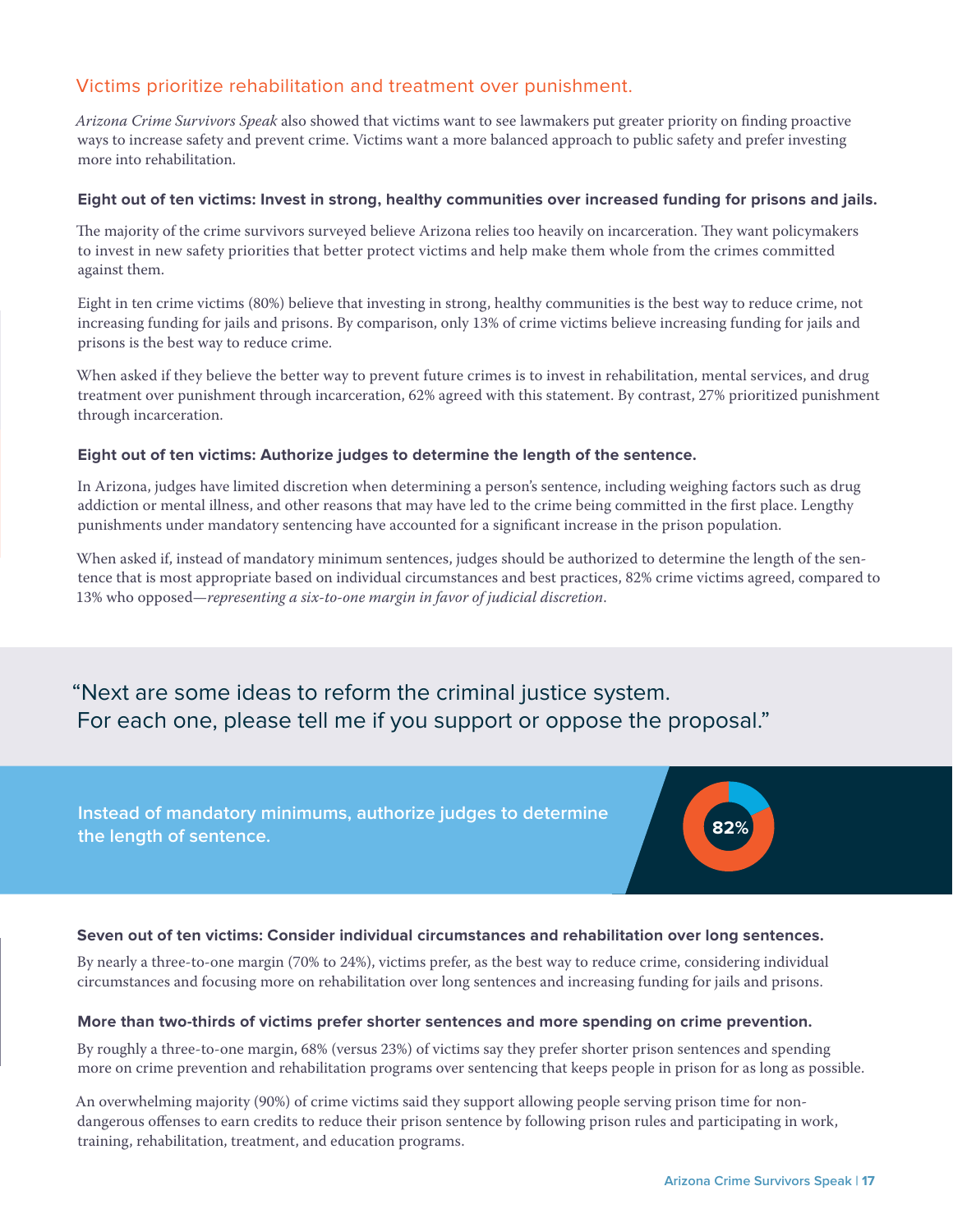**"Thinking about people who are convicted of drug possession, do you prefer…"**







**"Which of the following comes closer to your view?"**

**80%**

**Investing in strong, healthy communities as the best way to reduce crime**

13% 7% **Increasing funding** 

**for jails and prisons as the best way to reduce crime**

**Don't know**

**"Thinking about sentencing for people who commit crimes, do you prefer…."** **70%**

**Considering individual circumstances and focusing more on rehabilitation than on long sentences**

24% 6%

**Automatically adding years onto a sentence based on past convictions** **Don't know**

**"Thinking about sentencing for people who commit crimes, do you prefer…"** **68% Shorter prison sentences** 

**and spending more on crime prevention and rehabilitation programs** 23% 9% **Prison sentences** 

**that keep people in prison for as long as possible**

**Don't know**

**"Which do you think is a better way to prevent future crimes?"**



**Punishment through incarceration**

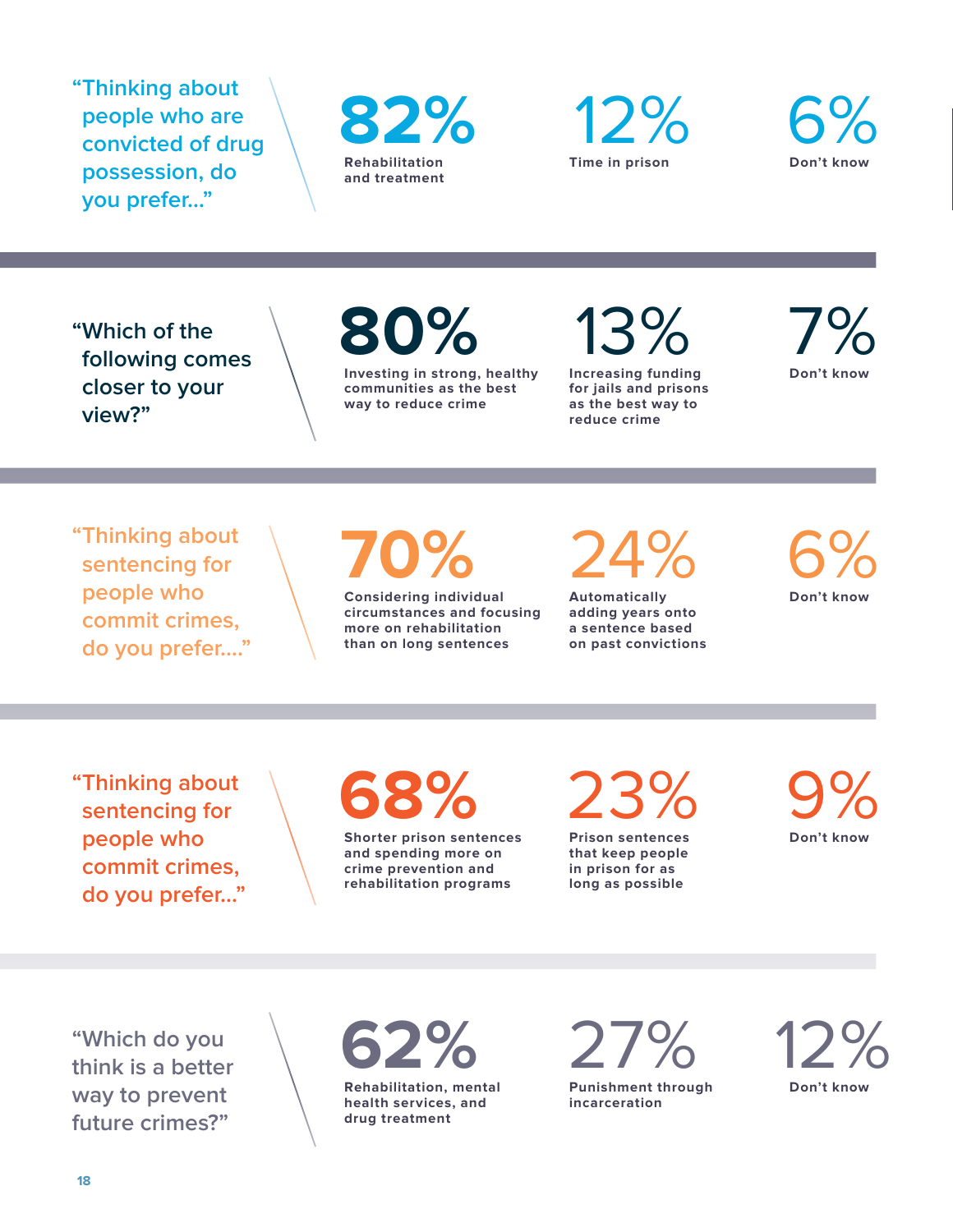

# **DANIELLE | maricopa city Victims' compensation funds should not be limited because someone has a criminal record.**

**I am both a survivor and someone with an old criminal record. I am like millions of people in that regard. And I deserved help just like everyone else when I became a victim.**

**In part because of the trauma, I started taking prescription drugs. I was navigating addiction at the time I was convicted of a crime and was incarcerated for one year. Upon release, I fell under the control of an abusive drug user. That led to a terrible decision and a five-and-ahalf-year prison sentence.** 

**In prison, I realized I needed to change my life. I'd been approached by the deputy warden to teach a substance abuse co-dependency class. I did it for three years. I found my passion—in helping others and giving back.** 

**I was released in 2019. I got off parole in 2020 and have been doing really well since then. I started working for Arouet, a community-based organization working to help women transition back into society and teach them how to succeed upon release. I've been working there ever since.** 

**I have had the pleasure of guiding the majority of women I work with into treatment. In each case, their stories all stemmed from having abuse happen to them. The majority said they didn't have the resources to go anywhere, and law enforcement wouldn't honor the** 

**restraining orders. I've seen women with protection orders that have run out who couldn't get an extension, and the men would come back. It's vital we have protection orders in place that don't expire.**

**All the women I work with transitioning back to the community and navigating the trauma of past abuse by their partners are also self-medicating and navigating addiction. Arizona needs more treatment centers and safe havens for these women.** 

**I didn't know I had the choice to receive victims' compensation, so I never tried to access it. Victims' compensation funds should not be limited just because someone has a criminal record.** 

**We need treatment centers that can go deep into codependency issues and can teach self-reliance.** 

**Arizona should invest more in treatment and rehabilitation, less on just time in prison, and divert more people and money into treatment centers. And there should be more support for women who are incarcerated to give them more resources for reunification with their families and children.**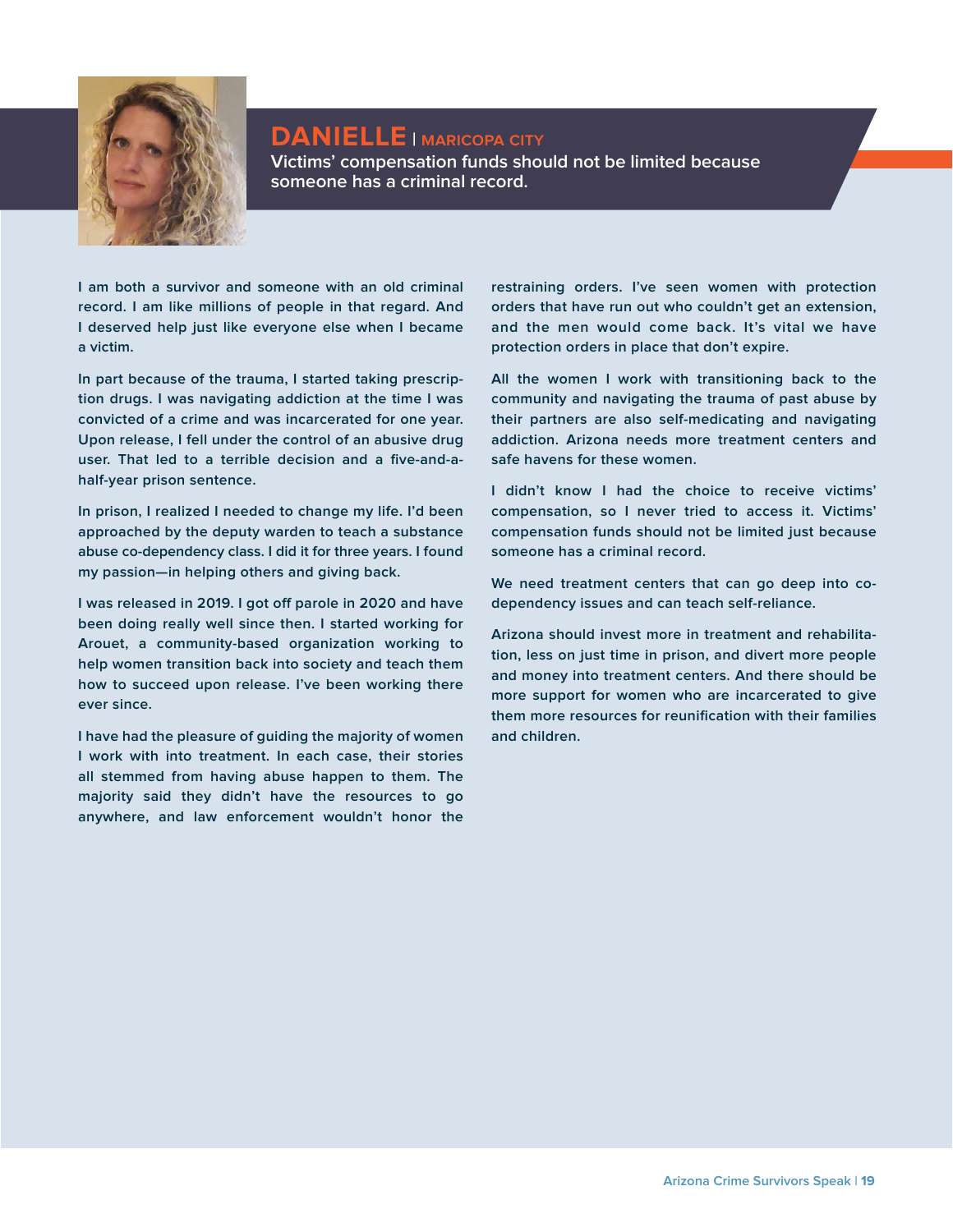### **Victims with old criminal records are more likely to be revictimized and face larger barriers to obtaining help.**

Crime Survivors for Safety and Justice represents 90,000 survivors from across the country and organizes its members to understand their needs. In 2021, this membership organization published the [National Victims Agenda: A Plan to Address](https://allianceforsafetyandjustice.org/wp-content/uploads/2021/05/NationalCrimeVictimsAgenda.Summary_050621.pdf)  [the Needs of Our Nation's Diverse Victims of Crime. Th](https://allianceforsafetyandjustice.org/wp-content/uploads/2021/05/NationalCrimeVictimsAgenda.Summary_050621.pdf)e National Victims Agenda is a set of recommendations to policymakers to address the needs of those crime victims who are most harmed, and the least helped. These include victims who are the most likely to be chronically underserved, repeatedly victimized, and experience unaddressed trauma.

In the [National Victims Agenda,](https://allianceforsafetyandjustice.org/national-victims-agenda/) Crime Survivors for Safety and Justice called on policymakers to *end discrimination by expanding victim services eligibility to all victims of crime and violence.* Specifically, victims called on policymakers to end discriminatory rules and practices that treat victims differently depending on their status or demographics. This includes victims who have past convictions and old criminal records. The membership of Crime Survivors for Safety and Justice recommended that *"no one should be excluded from receiving victim support simply because of their record or status on supervision. These policies reduce access for people at greater risk of violent crime and in most need of healing and help."*

*Arizona Crime Survivors Speak* found that people with old criminal records were more likely to be victims and repeatedly victimized.

# **When given a list of types of crime and asked if they had personally experienced any of them during the last ten years, Arizonans with old records were about twice as likely as Arizona residents overall to**

- have someone take or try to take something from them by force or threat of force (29% versus 14%);
- have someone steal or try to steal something that belonged to them (62% versus 37%);
- lose a loved one to violence (23% versus 10%);
- be forced to perform labor or sex work (7% compared with 3%).

Arizonans with old records were three times as likely to experience someone trying to kill them (19% versus 6%) or shooting at them with a gun (18% versus 6%).

More than one in four crime victims surveyed (29%) have been victimized *four or more times* in the past ten years. People who have a criminal record (52%) were much more likely to report being victimized four or more times.

# **"HERE IS A LIST OF TYPES OF CRIME. FOR EACH, PLEASE INDICATE IF IT IS SOMETHING YOU PERSONALLY HAVE EXPERIENCED DURING THE LAST 10 YEARS."**

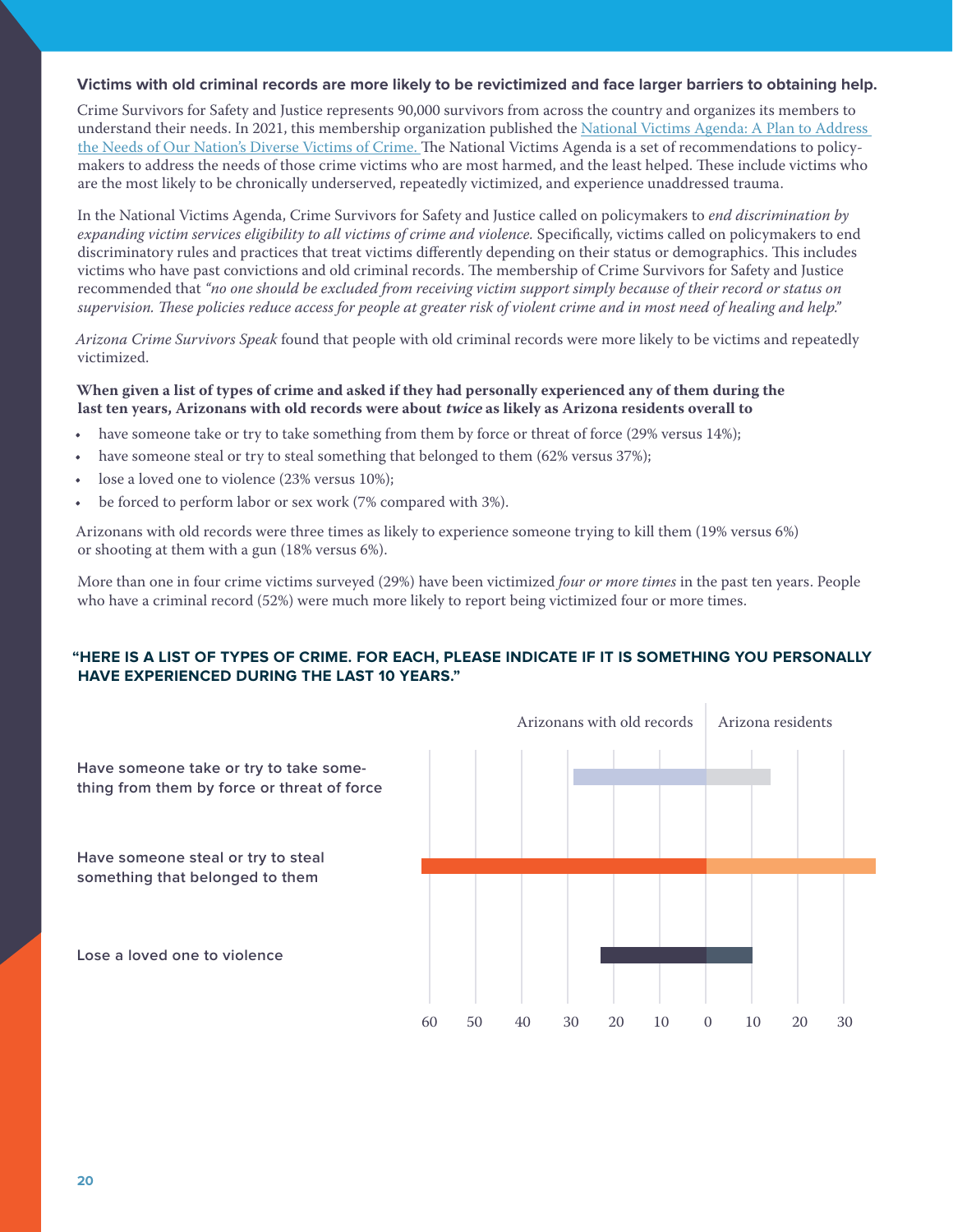"No one should be excluded from receiving victim support simply because of their record or status on supervision. These policies reduce access for people at greater risk of violent crime and in most need of healing and help."

# – **NATIONAL CRIME VICTIMS AGENDA: A PLAN TO ADDRESS THE NEEDS OF OUR NATION'S DIVERSE VICTIMS OF CRIME**

# **There are implicit and explicit barriers to accessing healing and support that impact Arizona crime victims with old criminal records.**

Arizona is one of only two states (along with Washington State) that exclude victims from receiving compensation solely on the basis of their having unpaid court obligations. It means that someone who is not current with fines and fees levied on them as part of a sentence can be denied aid.

A victim in Arizona can be denied compensation based on their alleged conduct or alleged contribution to or responsibility for the crime that occurred. A review commissioned by the Criminal Justice Commission in 2021 offered as a reason for the decline in claims and payouts under the compensation program that *"potential claimants are discouraged because of strict—or stricter—interpretations of 'contributory conduct' rules."*<sup>9</sup>

These two types of exclusion can discourage someone from ever seeking help, simply because the victim perceives that they are ineligible.

### When Arizona crime victims were offered some ideas to reform the criminal justice system, *more than twice as many supported removing the prohibition on victims' compensation for people with unpaid court fines and fees as opposed the proposal.*

Victims, whether they have an old criminal record or not, recognize that unaddressed trauma is a barrier to someone being able to achieve rehabilitation and reintegration. Lack of access to immediate help and healing services, like those provided by a Trauma Recovery Center, is a barrier to someone's successful reentry after serving a sentence in a prison or jail.<sup>10</sup> The instability that unaddressed trauma causes can increase the likelihood that a person will engage in another crime, reducing safety for everyone.

Arizona is one of only two states that exclude victims from receiving compensation solely on the basis of their having unpaid court obligations: Someone who is not current with fines and fees levied on them as part of a sentence can be denied aid.

<sup>9</sup> Bill Hart and Erica Edwards. Standing with the Victims: A Review of Arizona's Crime Victim Compensation Fund. Commissioned by the Arizona Criminal Justice Commission. (2011). Arizona State University Morrison Institute for Public Policy. Retrieved from: [https://ovc.ojp.gov/sites/g/files/xyckuh226/files/](https://ovc.ojp.gov/sites/g/files/xyckuh226/files/pubs/InnovativePractices/Practices_Findings-508.pdf) [pubs/InnovativePractices/Practices\\_Findings-508.pdf](https://ovc.ojp.gov/sites/g/files/xyckuh226/files/pubs/InnovativePractices/Practices_Findings-508.pdf)

<sup>10</sup> Researching and responding to barriers to prisoner reentry: Early findings from a multi-state trial. (2018). Florida State University: Institute for Justice and Research Development.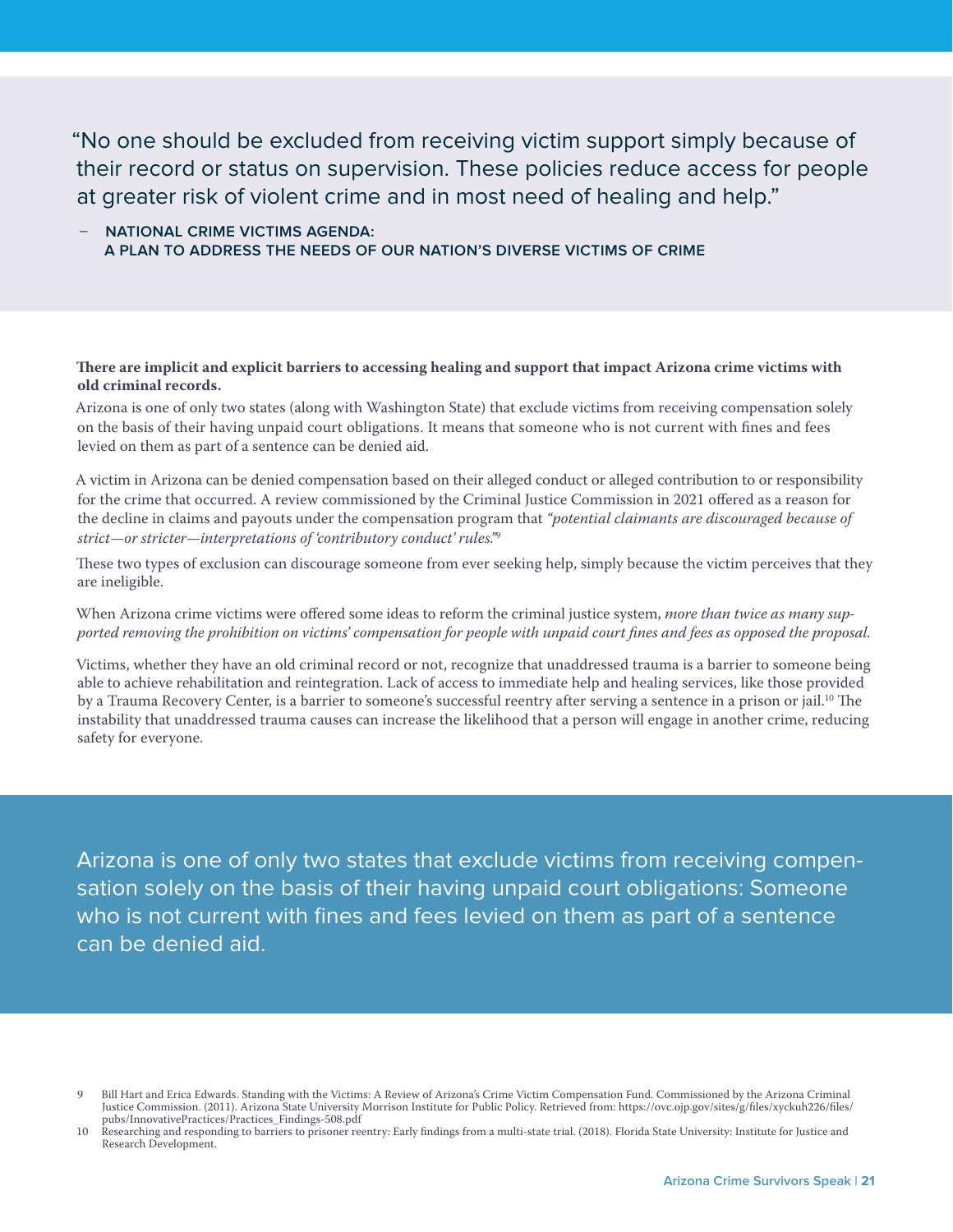# <span id="page-21-0"></span>**Conclusion and recommendations:**

# Victims want priorities to shift from prisons to treatment, rehabilitation, and healing.

Arizona survivors of crime believe too many people are sent to prison and for too long, and current incarceration policies make people more, not less, likely to commit another crime. Victims want laws to authorize judges to consider individual circumstances and focus more on rehabilitation than on long sentences, and to shift the dollars spent on prisons to programs that make communities safer. These include investments in rehabilitation and mental health services.

*Arizona Crime Victims Speak* identified another area that urgently requires expansion and investment: services for crime survivors. A significant majority of victims we surveyed never received the help they desperately needed to heal from their trauma and recover financial losses that stemmed from their victimization. More criminal justice resources should be directed to meeting these needs.

### **Recommendations**

**1**

# Streamline victims' services and remove obstacles to healing.

Arizona policymakers should identify and review the obstacles to accessing services and reduce barriers so that all victims can get the help they need. This could include but is not limited to establishing Trauma Recovery Centers and funding them; providing a dedicated general fund appropriation to support and stabilize the Victim Compensation and Assistance Fund; removing or at least extending time limits on when victims must report a crime or apply for compensation; extending to a broader group of victims the protections where victims can end their leases or have locks changed, and removing the requirement that crimes be reported to law enforcement before the victims can receive those protections. Our survey also confirmed that a significant number of crime victims with old criminal records are facing challenges accessing healing and support. Law, policy, and practice barriers that limit access or deny aid to individuals with old criminal records should be addressed so that all victims get the help they deserve.

**2**

# Collect and analyze more data on crime victims to inform policy.

Criminal justice policies that seek to do right by victims must be grounded in what victims themselves say matters most to them. These priorities include improving access to services they need to heal and recover and investing in safety solutions beyond incarceration. The research involved in Arizona Crime Victims Speak should be supported, expanded, reviewed, and systemized by criminal justice agencies and key partners so that data are regularly collected and analyzed. Doing so will help policymakers better understand the scale of the challenges that Arizona's crime victims face and their views on policy reform. Smart justice strategies must account for community and demographic differences and reflect a deeper and more nuanced qualitative understanding of the diversity of victimization experiences.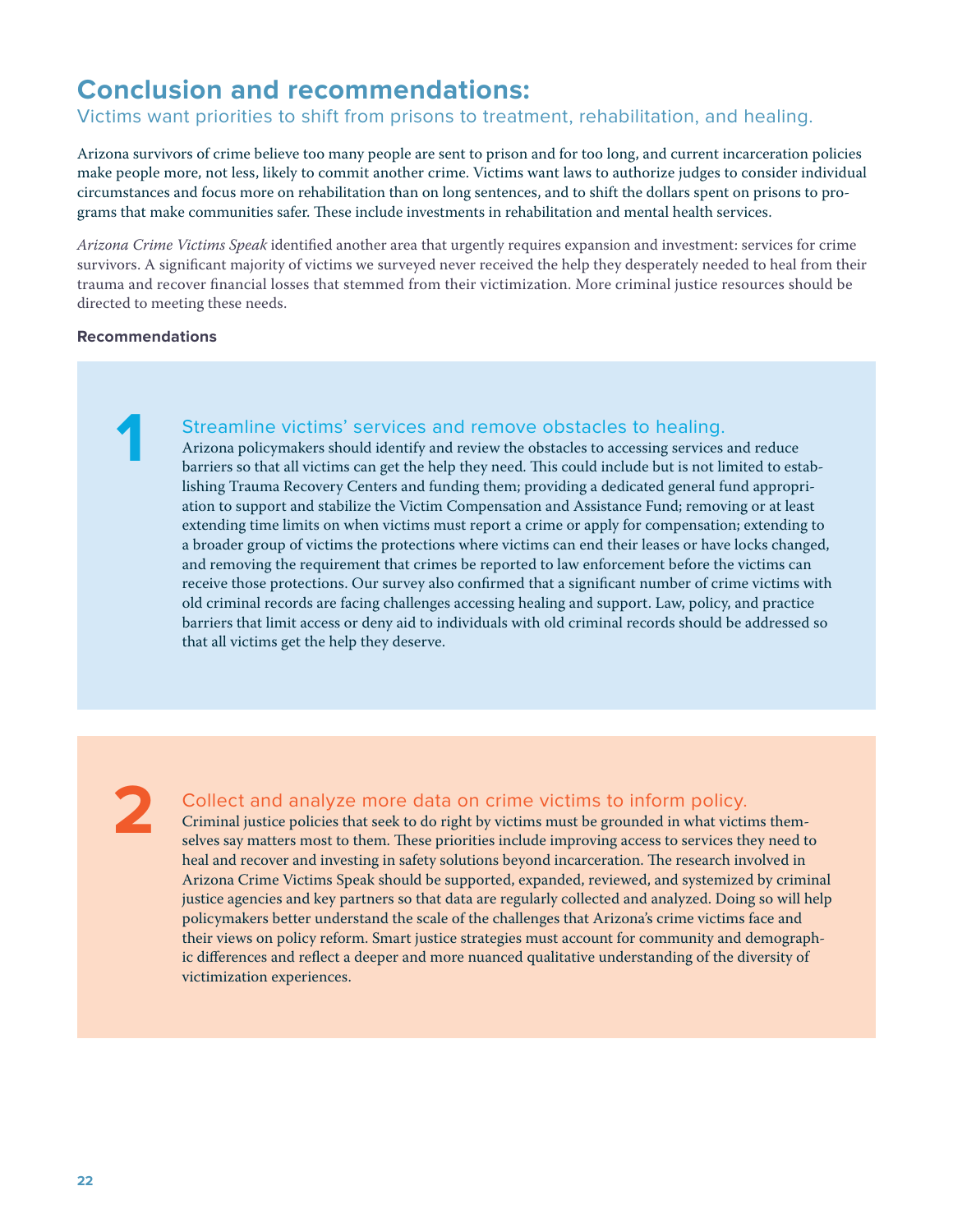# <span id="page-22-0"></span>**3**

# Increase community outreach about victims' services.

This survey revealed a massive opportunity gap between the services available to victims and the majority of victims' lack of awareness that such aid exists. These services, which range from referrals and coverage for medical and mental health support to compensation for lost wages and relocation, among other hardships, can be of immeasurable help to victims struggling to heal and rebuild. Much more must be done to expand outreach about the availability of these services and to target this outreach so that it gets, especially, to the communities that historically may have been most underserved.

**4**

# Advance public policy that more closely aligns with victims' priorities.

The notion that the majority of Arizona crime victims support mandatory sentencing and reliance on incarceration to deter crime and produce more justice is false. In fact, as this survey shows, victims strongly support a shift in priorities. Lawmakers should consider how their stances on public safety policy priorities can better reflect victims' stated preferences for investment into rehabilitation programs, crime prevention, and substance abuse treatment over more jail and prison time. Lawmakers should pay particular heed to victims' support for replacing mandatory sentence requirements with greater judicial discretion as well as their support for alternatives to long sentences. Victims in Arizona say that current laws pass a heavy cost burden onto taxpayers without having a commensurate impact on recidivism or public safety.

# **Methodology**

Crime Survivors for Safety and Justice commissioned this survey to help policymakers better understand who crime victims are, what their experiences with the criminal justice system are, and their views on public policy. David Binder Research conducted the survey in English and Spanish in February and March 2022. The poll was administered both by telephone—including landlines and mobile phones using random digital dialing—and online.

The survey included all residents of Arizona aged 18 years and older and is representative of the Arizona population according to age, race, ethnicity, geography, sex, and education. The overall margin of error for the survey is 2.2 percent among the 2,000 residents surveyed. Of those 2,000 residents, 1,229 said they had experienced at least one type of crime or described themselves as having been a victim of crime. The margin of error for this group of respondents is 2.8 percent.